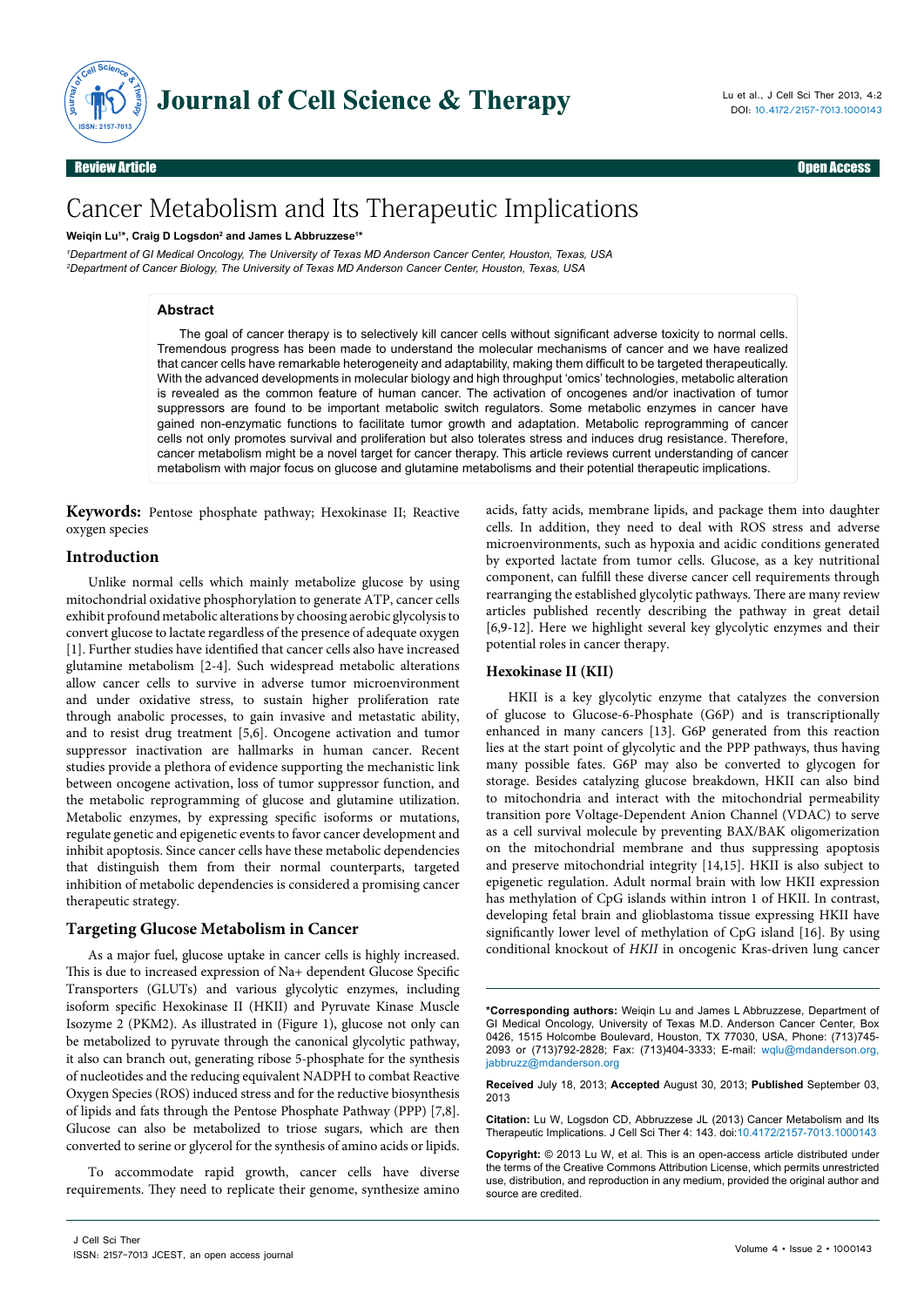

Orange: key enzymes important to cancer metabolic reprogramming; yellow: key metabolites that contribute to cancer phenotype; green: anabolic products that provide building blocks in cancer.

Abbreviations: GLUT: Glucose Transporter; HKII: Hexokinase II; PFK1: Phosphofructokinase 1; PFK2: Phosphofructokinase 2; GAPDH: Glyceraldehyde-3-Phosphate Dehydrogenase; PGK: phosphoglycerate Kinase; PGAM: Phosphoglycerate Mutase; PKM2: Pyruvate Kinase Muscle Isozyme 2; LDHA: Lactate Dehydrogenase A; MCT: Monocarboxylate Transporter; G6PD: Glucose-6-Phosphate Dehydrogenase; SDH: Succinate Dehydrogenase; FH: Fumerase; G6P: Glucose-6-Phoaphate; F6P: Fructose-6-Phosphate; Fructose-F1:6-BP: Fructose-1:6-Bisphosphate; Ribose-5-P: Ribose-5-Phosphate; Ac-CoA: Acetyl-CoA; α-KG: α-ketoglutarate; 2HG: 2-Hydroxyglutarate; IDH: Isocitrate Dehydrogenase; ASCT2: Solute Carrier Family 1 (Neutral Amino Acid Transporter): Member 5 (also called SLC1A5); OAA: Oxaloacetate; PDH: Pyruvate Dehydrogenase; GOT1: Aspartate Transaminase 1; ROS: Reactive Oxygen Species; GSH: Glutathione

Figure 1: Overview of glycolysis: the citric acid cycle: and glutamine metabolism in cancer

Cancer cells have profound metabolic alterations in glucose metabolism: the citric acid cycle: and glutamine metabolism. By over expressing glycolytic enzymes: such as isoform specific glycolytic enzymes GLUT1: HKII: PKM2: and LDHA: cancer cells have gained increased glucose uptake: increased lactate generation: increased anabolic processes: and increased ability to combat ROS stress. By expressing mutant citric acid cycle enzymes: such as mutant SDH: FH: and IDH1/2: cancer cells have gained the ability to reprogram metabolism through genetic and epigenetic alterations. By increasing canonical and non-canonical glutamine pathways: cancer cells have increased the utilization of glutamine for the anabolic processes and to adapt to ROS stress.

and ErbB2-driven breast cancer mouse models, HKII is found to be required for tumor initiation and maintenance despite continued HK1 expression. *HKII* deletion suppresses glucose-derived ribonucleotides and impaires glutamine-derived carbon utilization in lung cancer cells [17]. Systemic *HKII* deletion is therapeutic in mice bearing lung tumors without adverse physiological consequences, providing a rationale for the development of small-molecule inhibitors of HKII for cancer therapy. 2-deoxyglucose, the pyruvate analog 3-bromopyruvate, and lonidamine are all HK inhibitors, and have been explored for cancer therapy, either used as monotherapy or combined with other anticancer agents [18-21]. Metformin is recently reported to inhibit HK II through an allosteric modification of its molecular structure and blocking the synthesis of G6P in a human non-small cell lung cancer cell line. Metformin treatment causes release of HKII from the outer membrane of mitochondria, thus leading to the activation of apoptotic signals [22]. A study has shown that cerulenin, a fungal metabolite, disrupts the interaction between AIF and HKII, leading to the release of AIF from the mitochondria and eventual cell death [23].

# **Pyruvate Kinase Muscle Isozyme 2 (PKM2)**

Pyruvate kinase, a key glycolytic rate-limiting enzyme, catalyzes

the conversion of Phosphoenolpyruvate (PEP) to pyruvate. It has four isozymes (type L, R, M1, and M2). PKM1 and PKM2, resulting from mutually exclusive alternative splicing of the PKM pre-mRNA, have distinct functions in glucose metabolism [24]. By re-expressing the embryonic PKM2, proliferating cancer cells acquire the ability to use glucose for anabolic processes and this metabolic phenotype provides a selective growth advantage for tumor cells, whereas the adult isoform PKM1 promotes oxidative phosphorylation [24-26]. Replacing PKM2 with PKM1 leads to reduced lactate production, increased oxygen consumption, and reduced tumor formation in nude mouse xenografts [24]. Selective expression of PKM2 over PKM1 is due to oncogenic transcription factor c-Myc mediated transcriptional upregulation of splicing factors, such as a polypyrimidine tract binding protein (PTB, known as hnRNPI), hnRNPA1, and hnRNPA2 [27]. PKM2 may exist in a tetrameric or dimeric form. The tetrameric form of PKM2 has a high affinity to its substrate PEP and favors the formation of pyruvate and ATP. The dimeric form of PKM2 has less activity and drives glucose through the route of aerobic glycolysis and facilitates anabolic processes [28]. The dynamic conversion between the tetrameric form and dimeric form of PKM2 may provide an important layer of metabolic regulation and may be exploited for cancer therapy. PKM2, but not

Page 2 of 10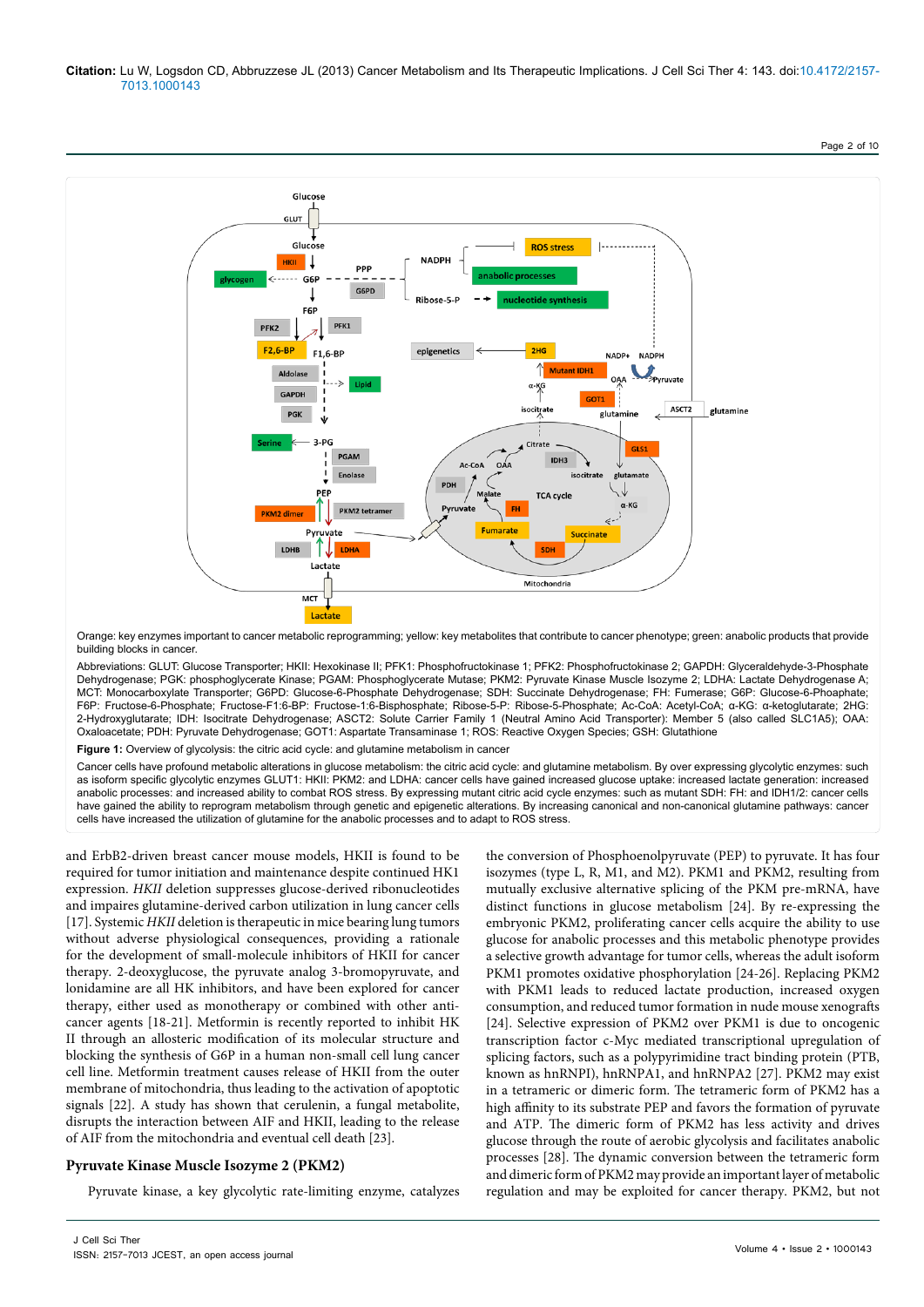PKM1, can selectively bind to tyrosine-phosphorylated peptides and results in release of the allosteric activator fructose-1, 6-bisphosphate. This induces increased glycolysis and diverts glucose metabolites from energy production through the non-oxidative PPP pathway to anabolic processes [29]. TLN-232 (or CAP-232), an inhibitor of the glycolytic enzyme PKM2, is currently being explored in Phase II clinical trials for metastatic melanoma and renal cell carcinoma [30].

The PKM2 isoform is selected through alternative splicing over PKM1 by cancer cells not only to facilitate shunting of glucose to the anabolic processes as mentioned above, but also to cause chromatin remodeling through its translocation to the nucleus where it serves as a protein kinase. EGFR activation in glioblastomas results in PKM2 phosphorylation and translocation to nucleus, where it phosphorylates Histone 3 at Threonine 11 (H3-T11) [31]. This histone modification results in the dissociation of Histone Deacetylase 3 (HDAC3) from the promoters of cyclin D1 and c-Myc. Nuclear PKM2 then forms a complex with c-Src phosphorylated β-catenin at the promoter regions of cyclin D1 and c-Myc, thereby leading to acetylation of histone H3 at lysine 9 and promoting the expression of CCND1 (gene encoding cyclin D1) and Myc [31,32]. This is an example of how a cancer specific metabolic enzyme serves to regulate oncogene expression and support tumorigenesis through its non-enzymatic function. Nuclear PKM2 is also reported to phosphorylate STAT3, which then activates MEK5 transcription [28].

#### **Lactate dehydrogenase A (LDHA)**

LDHA, catalyzing the conversion of pyruvate and NADH to lactate and electron acceptor NAD+, is important to maintain continued glycolysis. Cancer cells produce more lactate and have higher LDHA activity than normal cells [33]. Lactate generated from LDHA can exit cancer cells via the Monocarboxylate Transporters (MCTs) and cause acidification of the tumor microenvironment, thus facilitating cancer cell invasion [34]. Lactate is reported to enhance HIF1α accumulation regardless of hypoxia and lactate induced acidosis often precedes angiogenesis [35]. LDHA knockdown in tumor cells stimulates mitochondrial oxidative phosphorylation, decreases cell proliferation under hypoxia, and suppresses tumorigenicity [36]. LDHA is reported to be acetylated at lysine-5 and this modified LDHA can be recognized by the HSC70 chaperone, leading to the lysosome mediated LDHA degradation [37]. Importantly, lysine-5 acetylation of LDHA is reduced in human pancreatic cancer, which provides a mechanism of LDHA upregulation and a therapeutic window for pancreatic cancer [38]. The LDHA inhibitor FX11 is found to reduce ATP levels, induce ROS mediated cell death, and inhibit lymphoma and pancreatic tumor progression [39]. By using Magnetic Resonance Spectroscopy (MRS) to real-time monitor metabolic fluxes in murine xenografts of human lymphoma, FX11 inhibition of LDHA suppresses the conversion of hyperpolarized 13C-pyruvate to lactate, providing a promising technique for clinical development of imaging biomarkers to monitor metabolic pharmacodynamics [40].

#### **Pentose phosphate pathway (PPP)**

The PPP, one of the major branches of the glycolytic pathway, is essential for cancer cell survival because this pathway can generate pentose-5-phosphate for the synthesis of nucleotides and the reducing equivalent NADPH needed for cell proliferation and scavenging of ROS. Both the oxidative branch, including G6PD and the 6-phosphogluconate dehydrogenase enzymes, and the non-oxidative branch, including transketolase-like-1 and transaldolases, of the PPP have been reported to be activated during carcinogenesis [41-43]. TAp73 is a structural homologue of tumor suppressor p53, but is frequently overexpressed in human tumors. By stimulating the expression of G6PD, TAp73 increases PPP flux and directs glucose to the production of ribose and NADPH, for the synthesis of macromolecules and detoxification of ROS. The growth defect of TAp73-deficient cells can be rescued by either G6PD over-expression or the presence of nucleosides plus an ROS scavenger, suggesting the critical role of TAp73 in regulating the PPP metabolism to support oncogenic cell growth [44]. Targeted inhibition of both branches of the PPP is effective in preventing tumor metastasis [45]. Oxythiamine is a thiamine antagonist and therefore inhibits transketolase and pyruvate dehydrogenase that use Thiamine Pyrophosphate (TPP) as cofactor for their enzymatic activities. Oxythiamine has demonstrated anticancer activity both *in vitro* and *in vivo* [46,47]. 6-Aminonicotinamide (6-AN), another PPP inhibitor targeting G6PD, exhibits anticancer activity, causes oxidative stress, and sensitizes cells to anticancer agents [48,49].

| Targeted metabolism           | Metabolic targets | Agents                                                            | References      |
|-------------------------------|-------------------|-------------------------------------------------------------------|-----------------|
| Glycolysis                    | GLUT1             | Fasentin: WZB117: Diclofenac                                      | $[52-54]$       |
|                               | HKII              | 2-deoxyglucose: 3-bromopyruvate: lonidamine: metformin: cerulenin | $[18-23]$       |
|                               | <b>PGAM</b>       | MJE3                                                              | [50]            |
|                               | PKM <sub>2</sub>  | TLN-232 (or CAP-232)                                              | $[30]$          |
|                               | LDHA              | FX11: Diclofenac                                                  | $[39-40:58-59]$ |
|                               | Transketolase     | Oxythiamine                                                       | [46-47]         |
|                               | G6PD              | 6-Aminonicotinamide (6-AN)                                        | $[48-49]$       |
|                               | MCT <sub>1</sub>  | Diclofenac                                                        | $[58-59]$       |
| Glutamine                     | Glutaminase       | Compand 968                                                       | $[3]$           |
|                               | Glutamine         | Phenylacetate                                                     | $[65-66]$       |
|                               | ASCT2 (SLC1A5)    | L-y-glutamyl-p-nitroanilide (GPNA)                                | $[82]$          |
|                               | SLC7A5/SLC3A2     | 2-aminobicyclo-(2:2:1) heptanecarboxylic acid (BCH)               | $[83]$          |
| Citric acid Master regulators | <b>PDK</b>        | Dichloroacetate                                                   | $[55-57]$       |
|                               | Mutant IDH        | Antibody MsMab-1: AGI-5198:                                       | [145-146]       |
|                               | $HIF1\alpha$      | KC7F2: RX-0047                                                    | $[76-77]$       |
|                               | AKT               | MK-2206                                                           | [86]            |

GLUT1: Glucose Transporter 1; HKII: Hexokinase II; PGAM1: Phosphoglycerate Mutase 1; PKM2: Pyruvate Kinase Muscle Isozyme 2; LDHA: Lactate Dehydrogenase A; G6PD: Glucose-6-Phosphate Dehydrogenase; MCT1: Monocarboxylate Transporter 1; ASCT2: Solute Carrier Family 1 (Neutral Amino Acid Transporter): Member 5 (also called SLC1A5); SLC7A5: Solute Carrier Family 7 (Amino Acid Transporter Light Chain: l system): Member 5; SLC3A2: Solute Carrier Family 3 (Amino Acid Transporter Heavy Chain) member 2; PDK: Pyruvate Dehydrogenase Kinase; IDH: Isocitrate Dehydrogenase; HIF1: Hypoxia Inducible Factor 1; Alpha Subunit (basic helix-loop-helix transcription factor); AKT: v-akt Murine Thymoma Viral Oncogene Homolog

**Table 1:** Targeting glucose/glutamine metabolism for cancer therapy.

Page 3 of 10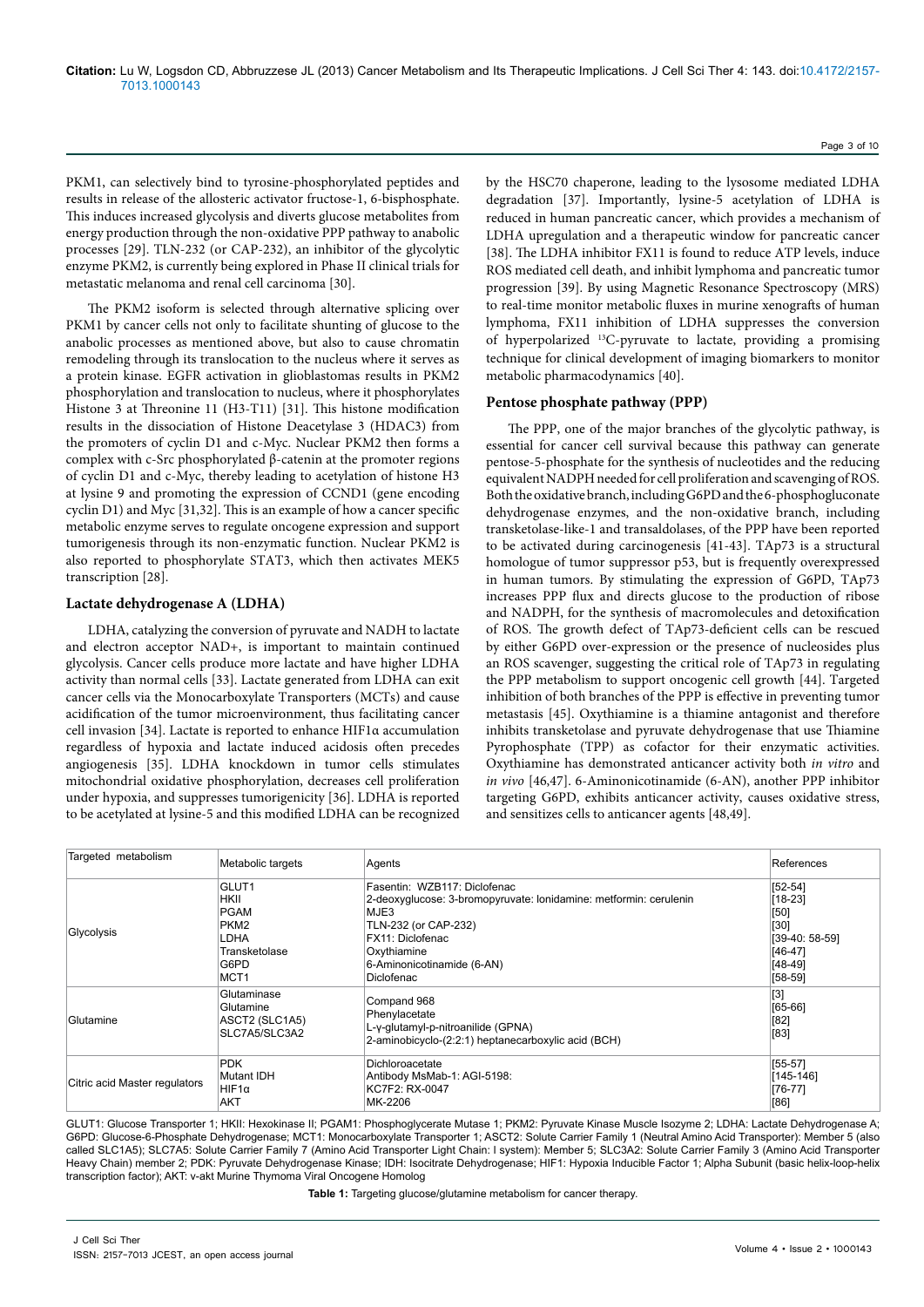#### **Other strategies**

A large body of evidence suggests that tumor cells have enhanced transcription of genes encoding glycolytic enzymes when compared with non-tumorigenic cells. Compounds have been developed that can directly inhibit almost every enzyme of the glycolytic pathway (Table 1). In addition to the enzymes and their inhibitors discussed above, an inhibitor of Phosphoglycerate Mutase 1 (PGAM1), called MJE3, is identified as the most potent anti-breast cancer drug from chemical screening results [50]. The Monocarboxylate Transporters (MCTs) function to export lactate out of the cells. These transporters are upregulated in various human tumor cells and can be exploited for targeted inhibition as well [51]. Disruption of glucose transporters could be another strategy to inhibit glucose metabolism. Small metabolic inhibitors such as Fasentin, Phloretin, and WZB117 have been developed to inhibit GLUT1 [52-54]. Dichloroacetate (DCA), a small-molecule inhibitor of mitochondrial pyruvate dehydrogenase kinase involved in diverting pyruvate to lactate production, is being tested in patients with metastatic solid tumors and glioma and is shown to decrease lactate levels, activate pyruvate dehydrogenase activity, and induce apoptosis in a variety of human cancer cells [55,56]. DCA also enhances the effectiveness of hypoxia-specific cytotoxic chemotherapy in solid tumors [57]. Diclofenac, a nonsteroidal antiinflammatory drug, significantly decreases GLUT1, LDHA, and MCT1 gene expression resulting in a decrease in glucose uptake and lactate secretion, holding potential as a clinically applicable glycolysis inhibitor for cancer therapies [58,59].

#### **Targeting Glutamine Metabolism in Cancer**

To meet the high proliferation rates, cancer cells require large quantities of nucleotides, proteins, and lipids. However, for the synthesis of key cellular elements, glucose can only provide a carbon source. Since it carries two nitrogens, glutamine is an effective source of nitrogen for the biosynthesis of nucleic acids and some amino acids, such as proline, arginine and asparagine. Glutamine is the most abundant amino acid in the serum [60,61]. Glutamine is also a good source of carbon as it can be deaminated to glutamate through a phosphate-dependent glutaminase in the mitochondrion and further transaminated to α-ketoglutarate that enters the citric acid cycle. In addition, glutamate generated from deamination of glutamine is important for glutathione synthesis allowing cancer cells to survive ROS stress. High level of Glutaminase 1 (GLS1) is a common feature of cancer and rapidly dividing cells. Studies find that deficiency in glutamine but not glucose induces Myc-dependent apoptosis in human cells [62]. Further study identifies that c-Myc enhances mitochondrial GLS1 expression and glutamine metabolism through suppression of miR-23a/b [2]. These studies provide a molecular link between oncogene activation and glutamine metabolism. Another oncogene, Rho GTPase, is identified to promote glutamine metabolism through NF-κB mediated upregulation of GLS1 activity, contributing to malignant transformation [3]. Interestingly, the tumor suppressor p53 is found to regulate glutamine metabolism by transcriptionally activating liver-type mitochondrial phosphate-activated Glutaminase 2 (GLS2) to combat oxidative stress and suppress tumor growth [63].

Targeted inhibition of GLS1 by a tetrahydrobenzo derivative (small compound 968) decreases malignant transformation and tumor cell growth [3]. Inhibition of glutaminase expression by antisense mRNA decreases growth and tumorigenicity of tumor cells [64]. Phenylacetate, a drug that conjugates with glutamine to form renally excretable phenylacetylglutamine to reduce plasma glutamine levels, was in Phase Page 4 of 10

II clinical testing in patient with glioma, and medulloblastoma [65,66]. Due to its relatively nontoxic features, phenylacetate is clinically appealing and early results have shown that phenylacetate can suppress tumor growth and induce differentiation of some solid tumors [65,66].

# **Oncogenes, Tumor Suppressors, and Cancer Metabolism**

We now know that oncogene activation and loss of tumor suppressor functions have mechanistic links to cancer metabolism. One mechanism linking genetic alterations with cancer cell metabolism is through altered expression in nuclear transcription factors. For example, HIF1 transcriptionally upregulates the expression of glycolytic related genes, such as GLUT1, HKII, Phosphofructokinase (PFK), aldolase A, Phosphoglycerate Kinase (PGK), enolase 1, PKM2, LDHA, and MCT4 [67,68]. The increased glycolytic gene expression due to HIF1α stabilization leads to enhanced glycolysis [69]. HIF1α transcriptionally upregulates Pyruvate Dehydrogenase Kinase (PDK) to inhibit pyruvate entry into the citric acid cycle through phosphorylation and inactivation of pyruvate dehydrogenase [70,71]. In addition, metabolic enzyme mutations can also lead to HIF1α stabilization. Patients with inherited mutations in Succinate Dehydrogenase (SDH) and Fumarate Hydratase (FH) develop hereditary paraganglioma or skin leiomyomata and papillary renal cell cancer, respectively [72,73]. This is due to the accumulation of succinate or fumarate, resulting in the inhibition of HIF1α prolyl hydroxylases in the cytosol, leading to stabilization and activation of HIF1α [74,75]. HIF1α inhibitors are being developed for therapeutic potential. KC7F2, a lead compound with a central structure of cystamine, has been identified as a novel HIF1 inhibitor. It markedly inhibits HIF-mediated transcription in cancer cells, and exhibits enhanced cytotoxicity under hypoxia [76]. Another small molecule inhibitor, called RX-0047, inhibits the formation of human lung metastasis in xenograft mouse models and reduces tumor size in flank models [77].

Deregulated expression of the c-Myc gene is a common feature of human malignancies [78]. c-Myc expression enhances aerobic glycolysis by directly upregulating the expression of glycolytic genes such as HK II, PFK, GAPDH, enolase A, LDHA, and Glucose Transporter 1 (GLUT1) independent of hypoxia [79]. Substantial experimental data support that the pivotal role of c-Myc in glutamine metabolism. c-Myc upregulates glutamine metabolism through repression expression of miR-23a/b, which both target the 3'-UTR sequence to down-regulate glutaminase translation [2,80]. ASCT2 (also called SLC1A5) and SLC7A1, both involved in glutamine transport, are direct c-Myc target genes [80,81]. L-γ-glutamyl-p-nitroanilide (GPNA), an ASCT2 inhibitor, can inhibit glutamine uptake and inhibit glutamine-dependent mTOR activation in vitro [82]. 2-aminobicyclo-(2,2,1) heptanecarboxylic acid (BCH), an inhibitor of SLC7A5/SLC3A2, blocks the glutamine-dependent activation of mTORC1 and induces autophagy [83].

AKT activation can increase GLUT localization to the cell membrane to facilitate glucose uptake. It can also phosphorylate and activate PFK2 to generate fructose-2,6-bisphosphate for the activation of PFK1, and increase HKII association to the mitochondrial membrane promoting glycolysis [84]. A recent study has further confirmed that Akt phosphorylates HKII at Thr-473 and increases HKII association to mitochondria [85]. MK-2206, a novel allosteric Akt inhibitor, is reported to synergistically inhibit cancer cell proliferation and tumor growth *in vitro* and *in vivo* in combination with several anticancer agents [86].

Mutations of K-Ras are found in over 90% of pancreatic ductal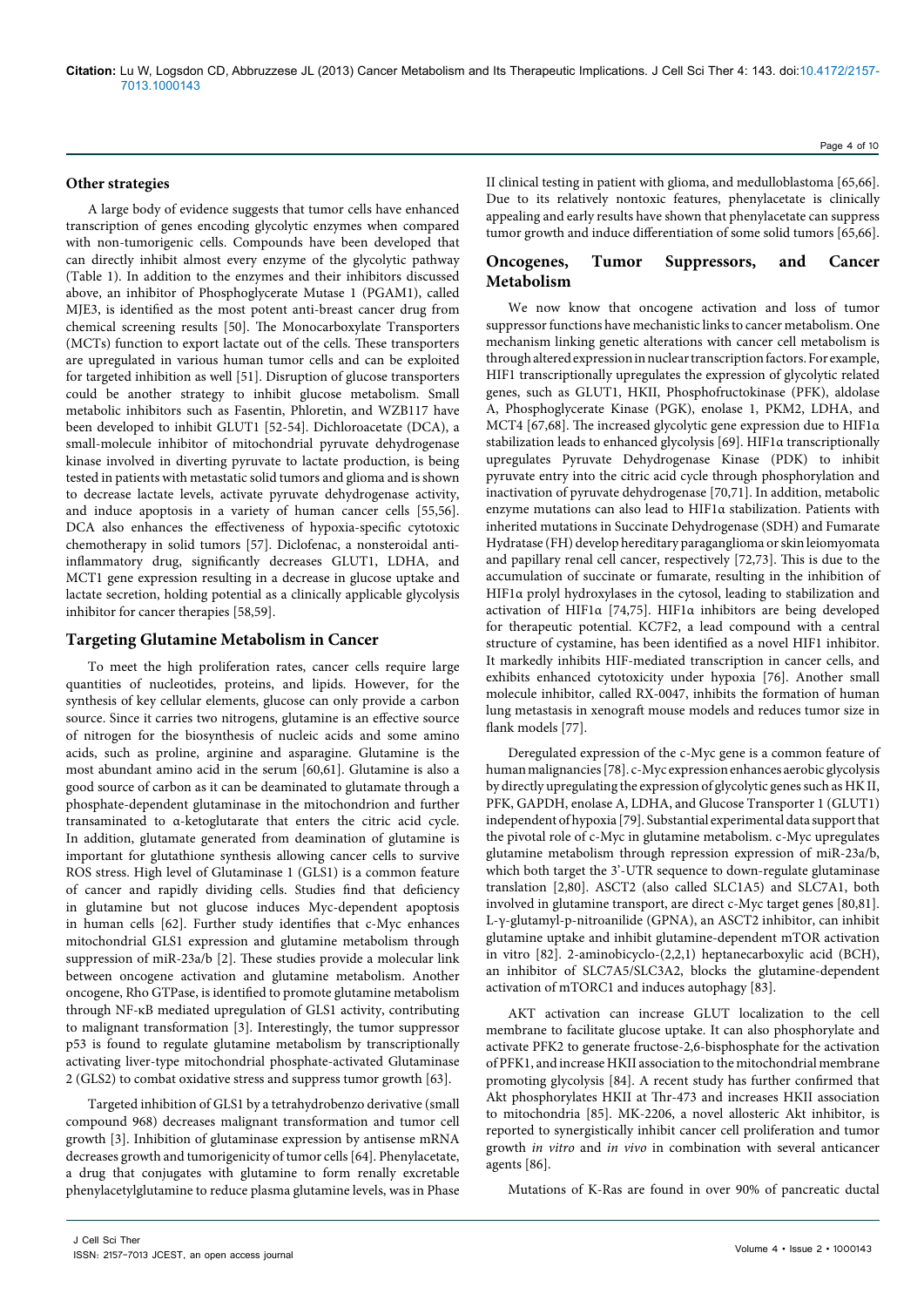adenocarcinomas and are critical in pancreatic cancer initiation. Oncogenic transformation induced by K-Ras attenuates mitochondrial function, increases NADPH oxidase enzyme activity to support aerobic glycolysis, and increases ROS stress [87,88]. Studies exploring inducible expression of oncogenic K-Ras also indicate that oncogenic K-Ras serves a vital role in controlling tumor metabolism through stimulation of glucose uptake and channeling of glucose intermediates into the hexosamine biosynthesis and PPP pathways [89].

Through the transcriptional regulation of GLUT1, HKII, Phosphoglycerate Mutase (PGAM), TP53-induced glycolysis and apoptosis regulator (TIGAR), and synthesis of cytochrome c oxidase (SCO2), tumor suppressor p53 prevents a metabolic switch from aerobic respiration to glycolysis [90-94]. Mutations in p53 cause decreased mitochondrial respiration and increased glycolysis, which provide a molecular link between genetic alterations and the Warburg effect.

## **ROS and Cancer Metabolism**

The major by-products of cellular metabolism are collectively known as ROS. Chemically, these species mainly include superoxide  $(O_2)$ , hydrogen peroxide  $(H_2O_2)$ , and the hydroxyl radical  $(OH^{\cdot})$  [95]. ROS are mainly produced from the mitochondrial electron transport chain or enzymes such as NADPH oxidases [87,96]. With unpaired electrons, ROS are highly reactive, producing chemical modifications that damage proteins, lipids, nucleotides, and carbohydrates. Moderate elevation of ROS regulates cell signaling and promotes cell proliferation [97], while highly increased level of ROS can lead to cell death [98]. ROS stress is a common feature of human cancer. In order to survive oxidative stress, cancer cells need to rearrange their metabolic flow to promote the synthesis of the major reducing equivalent NADPH and glutathione to maintain ROS at a moderate level. This promotes cancer cell proliferation and continued genomic instability.

The discovery of how ROS modifies the key glycolytic enzyme PKM2 illustrates how ROS regulates cell metabolism. This study demonstrates that nuclear translocation of PKM2 can be triggered by ROS [99]. An acute increase in intracellular ROS level is reported to decrease PKM2 activity through oxidation of PKM2 at cysteine 358, resulting in shunting glucose to the PPP, generating the reducing equivalent NADPH for the detoxification of ROS [100].

HIF1α and c-Myc are two important metabolic regulators as discussed previously. Both are subjected to ROS regulation. By oxidizing the Prolyl Hydroxylase (PHD) cofactors ferrous iron and ascorbate, ROS inhibits PHD activity under normoxic condition and stabilizes HIF1α and therefore alters metabolism into aerobic glycolysis which favors NADPH production through the PPP and allows cancer cells to adapt to ROS stress [101].  $\mathrm{H}_{2}\mathrm{O}_{2}$  is reported to induce c-Myc gene expression through ROS-mediated enhancement of IκB degradation, thus allowing NF-κB to translocate into the nucleus, where NF-κB serves as a transcription factor directing c-Myc gene expression [102].

Research conducted recently suggests that metabolic reprogramming might also help cancer cells adapt to ROS stress. 6-phosphofructo-2-kinase/fructose-2,6-biphosphases 4 (PFKBF4) is a bifunctional enzyme responsible for maintaining the cellular level of fructose-2,6-bisphosphate, which is important for the dynamic regulation of glycolytic flux by allosterically activating PFK1. By screening 222 different enzymes and other proteins involved in regulating energy production, PFKBF4 was found to be essential for balancing glycolytic activity and antioxidant production in order to

Page 5 of 10

maintain cellular redox balance – making sure that the cell's energy needs are met without allowing ROS to accumulate and trigger cell death [103]. Blocking PFKBF4 stalls cancer cell growth and triggers a catastrophic build-up of ROS, suggesting that it could be a suitable drug target [103,104].

Oncogenic K-Ras, the signature genetic alteration in PDAC, is known to regulate a non-canonical pathway of glutamine metabolism to favor the production of NADPH and to maintain the cellular redox status [8]. Through upregulation of aspartate transaminase (GOT1), oncogenic Kras promotes the conversion of glutamine-derived aspartate into oxaloacetate, which is converted into malate and then into pyruvate, increasing the NADPH to NADP+ ratio [8]. Targeted inhibition of the enzymes in the pathway leads to an increase in ROS and a profound suppression of PDAC growth [8]. The metabolic vulnerability of this pathway in PDAC may provide novel therapeutic strategies to treat this lethal cancer.

# **Mitochondria and Cancer Metabolism**

Mitochondria play central roles in energy metabolism, maintenance of ion homeostasis, redox balance, and regulation of apoptosis. As the power house of the cell, mitochondrion is an important metabolic organelle intimately linked to glucose, glutamine, amino acids, and lipid metabolisms. Mitochondrial dysfunction, either due to mitochondrial DNA mutation induced defective mitochondrial electron transport chain, excessive HKII association to the mitochondrial membrane, or citric acid cycle enzyme such as FH, SDH, or Isocitrate Dehydrogenase 2 (IDH2) gene mutations, has been observed to alter cell metabolism in a wide spectrum of human cancers. A recent study has discovered that tumors harboring mutations in FH or Electron Transport Chain (ETC) with disabled oxidative mitochondrial function use glutaminedependent reductive carboxylation rather than oxidative metabolism as the major pathway of citrate formation. This pathway uses mitochondrial and cytosolic isoforms of NADP+/NADPH-dependent isocitrate dehydrogenase, IDH1 or IDH2, to metabolize glutaminederived α-ketoglutarate to citrate to provide the acetyl-coenzyme A for lipid synthesis [105]. Moreover, human tumors endure profound hypoxia and the stabilized HIF1α due to hypoxia inhibits the entry of pyruvate into the citric acid cycle and prevents the synthesis of citrate for the production of cytoplasmic acetyl-coenzyme A, a major source of acetyl groups for protein acetylation and lipid synthesis. Under this mitochondrial inhibition condition, glutamine-dependent reductive carboxylation by IDH1 and IDH2 is also found as the major pathway to generate citrate for lipid synthesis to support cell growth and viability [106,107].

The normal mitochondrial oxygen consumption by respiration represents a fundamental important function of mitochondria, which is to maintain redox homeostasis. Mitochondrial dysfunction causes electron leakage, which can be captured by molecular oxygen to generate superoxide, mainly by complex I and III. Superoxide can be converted to other forms of free radicals and released into the intermembrane space for the generation of cytoplasmic ROS. As mentioned previous, ROS levels can directly affect the metabolic activity of cancer cells. A cell model employing a tetracycline controlled expression of a domain-negative form of DNA polymerase gamma has been established to allow real-time monitoring of the metabolic switch from mitochondrial oxidative phosphorylation to aerobic glycolysis [87]. Increases in NADPH oxidase activity were observed to support the metabolic switch with moderate ROS generation. Further study has identified that in order to survive the mitochondrial dysfunction,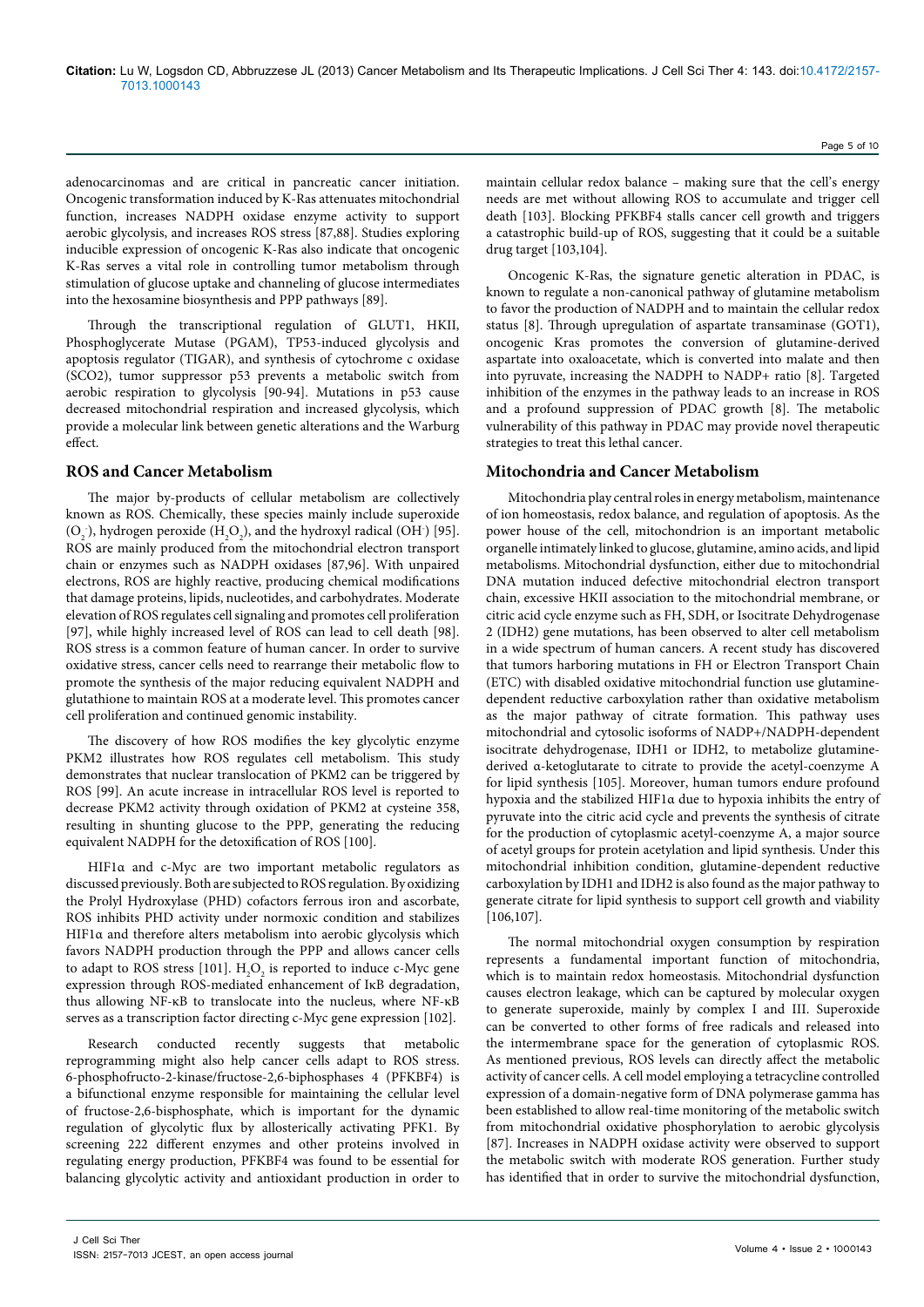transcription factor ZNF143 was activated and mediated upregulation of the major antioxidant enzyme Glutathione Peroxidase 1 (GPX1) to keep ROS in the moderate range [108]. Compelling evidence suggests that mitochondrial dysfunction, either due to mitochondrial genetic alterations, disrupted redox balancing, specific metabolic enzyme mutations, or a hypoxic tumor environment alters mitochondrial metabolic flow by providing precursors to build macromolecules and combat ROS stress so as to promote cancer cell survival and drug resistance.

# **The Interplay of microRNA, Oncogenes/Tumor Suppressors, and Metabolic Enzymes**

MicroRNAs (miRNAs) are small, noncoding RNAs with about 22 nucleotides in length. They regulate gene expression by interacting with the 3'-untranslated region (3'-UTR) of their target mRNAs to inhibit translation and increase mRNA degradation. More than 900 miRNAs have been annotated in the human genome and about 30% of human genes are regulated by miRNAs. miRNAs directly or indirectly regulate several key metabolic enzymes and master regulators that cause alterations in metabolic pathways, resulting in tumor progression and metastasis [109,110]. Evidence also indicates that metabolic alterations, such as ROS tress, hypoxia, glucose content, critically orchestrate miRNA activity in various pathologies [111,112].

# **miRNAs Directly Regulate Metabolic Enzymes**

Several key glycolytic enzymes are demonstrated to be regulated by miRNAs. GLUT1 is a key glucose transporter upregulated in various human cancers. miR-130b, miR-301a, and miR-19a/b are reported to increase GLUT1 expression in renal cell carcinoma [113]. Consistent with this discovery, miR-130b and miR-301a are highly expressed in pancreatic cancer, suggesting the role of these miRNAs in regulating glucose metabolism through GLUT1 [114]. In contrast, miR-138, miR-150, miR-199a, and miR532-5p down-regulate GLUT1 expression [113]. miR-143, downregulated by Mammalian Target of Rapamycin (mTOR) activation, reduces glucose metabolism and inhibits cancer cell proliferation and tumor formation through targeting HKII [115]. miR-122 and the miR-15a/16-1 cluster target AldoA [116,117]. In glioma cells, PKM2 is found to be a target of the tumor suppressive miR-326 [118]. miR-133a and miR-133b target PKM2 in squamous cell carcinoma of tongue [119]. LDHA, the key enzyme responsible for lactate generation, is targeted by miR-34a [120]. Researchers have also demonstrated that miRNAs, such as miR-29a, miR-29b, and miR-124, modulate lactate flow of the cancer cells by regulating MCTs [121,122].

#### **miRNAs Interact With Metabolic Master Regulators**

HIF and c-Myc are master regulators of cancer metabolism. Recently, miRNAs have been identified that interact with HIF and c-Myc in tumors. miR-199a targets HIF1α in a feedback manner through Twist-1 [123]. Interestingly, HIF1 is reported as a direct target of the miR-17-92 cluster, which is under the control of c-Myc [124,125]. c-Myc is aberrantly expressed and contributes to the genesis of many human cancers [126]. Myc can not only activate miRNAs, such as miR-17-92, it also represses miRNAs, including miR-let-7, miR-23, and miR-34a [126]. Studied have also demonstrated that miRNAs can regulate c-Myc. miR-let-7a is reported to regulate c-Myc in human colon cancer [127]. miR-let-7a stably transfected cells reduces c-Myc levels and inhibits tumor growth in xenograft models, confirming the tumor suppressor function of miR-let-7a [128]. In addition, tumor suppressor miR-34c regulates c-Myc levels by directly binding the 3'- UTR region of c-Myc mRNA [129]. Halting Myc on the path to cancer Page 6 of 10

by targeting Myc-induced miRNA expression may provide novel opportunities for cancer therapies.

RAS mutations are a common feature for tumorigenesis in cancers with multiple origins. Kras is a direct target of let-7 miRNA in lung cancer [130]. In addition, both miR-96 and miR-217 target K-ras to inhibit tumor growth in pancreatic adenocarcinoma [131,132].

P53, an important metabolic regulator, regulates miRNAs and is also regulated by miRNAs. P53-inducible miR-34a is found to regulate several glycolytic enzymes, such as HKI, HKII, and LDHA to inhibit glycolysis [133]. miR-34a also directly targets PDK1 to regulate mitochondrial oxidative phosphorylation. Both miR-125a and miR-125b are reported to target p53 and they are highly expressed in pancreatic cancer for tumorigenesis [134].

miRNAs have emerged as important regulators of cancer metabolism. The potential of miRNA mediated therapy might be a novel direction for cancer treatment. Besides miRNAs, long noncoding RNAs (lncRNAs) are reported to interact with oncogenes and tumor suppressors, such as c-Myc and p53 [135]. The role of lncRNAs in cancer metabolism awaits investigation.

# **Metabolic Enzymes and Chromatin Remodeling in Cancer**

Unique functional alterations of some metabolic enzymes are recently reported to play an important role in the reprogramming of cancer cell metabolism. PKM2 nuclear localization and IDH1/2 mutation are reported to have functions related to chromatin remodeling. PKM2 and chromatin remodeling in cancer has been discussed previously. Here, we only discuss IDH1/2 in chromatin remodeling.

# **Isocitrate Dehydrogenase Mutation and Gain of Function in Cancer**

IDHs are a family of enzymes with three isoforms that catalyzes oxidative decarboxylation of isocitrate to α-KG. IHD1 and IHD2 are NADP+ dependent homodimers, mainly participating in reductive glutamine metabolism in the cytosol/peroxisomes and the mitochondrial compartment, respectively. IDH3 is a NAD+ dependent heterotetramer and is the main functional form of IDH in the citric acid cycle under physiological conditions. Genome-wide mutation analyses and high-throughput deep sequencing have identified that 70% of grade II-III gliomas and secondary glioblastomas as well as 10% of acute myeloid leukemia have mutations in IDH1 or IDH2 [136-138]. The mutations in IDH1 and IDH2 confer a gain of function alteration to the enzymes resulting in the production of oncometabolite 2-Hydroxyglutarate (2HG) from α-KG [139]. As α-KG competitor, elevated 2HG effectively inhibits dioxygenase enzymes, such as the 5'-methylcytosine hydroxylase TET2, resulting in increased histone and DNA methylation [140-143]. This area of study demonstrates that the aberrant metabolite 2HG that results from IDH1/2 mutations can promote cancer by changing the epigenetic landscape of the cells to alter gene expression [144]. 2HG is currently being assessed as a biomarker for cancer detection and a small molecular inhibitor called AGI-5198 and a monoclonal antibody called MsMab-1 specific to mutant IDH1/2 are developed for their therapeutic potentials [145-147]. Using MRS, 2-HG can be detected with high sensitivity and specificity in gliomas harboring IDH mutations *ex vivo* and *in vivo*, suggesting that 2-HG can be a clinical valuable biomarker [148].

Chromatin remodeling by alterations of metabolic enzymes in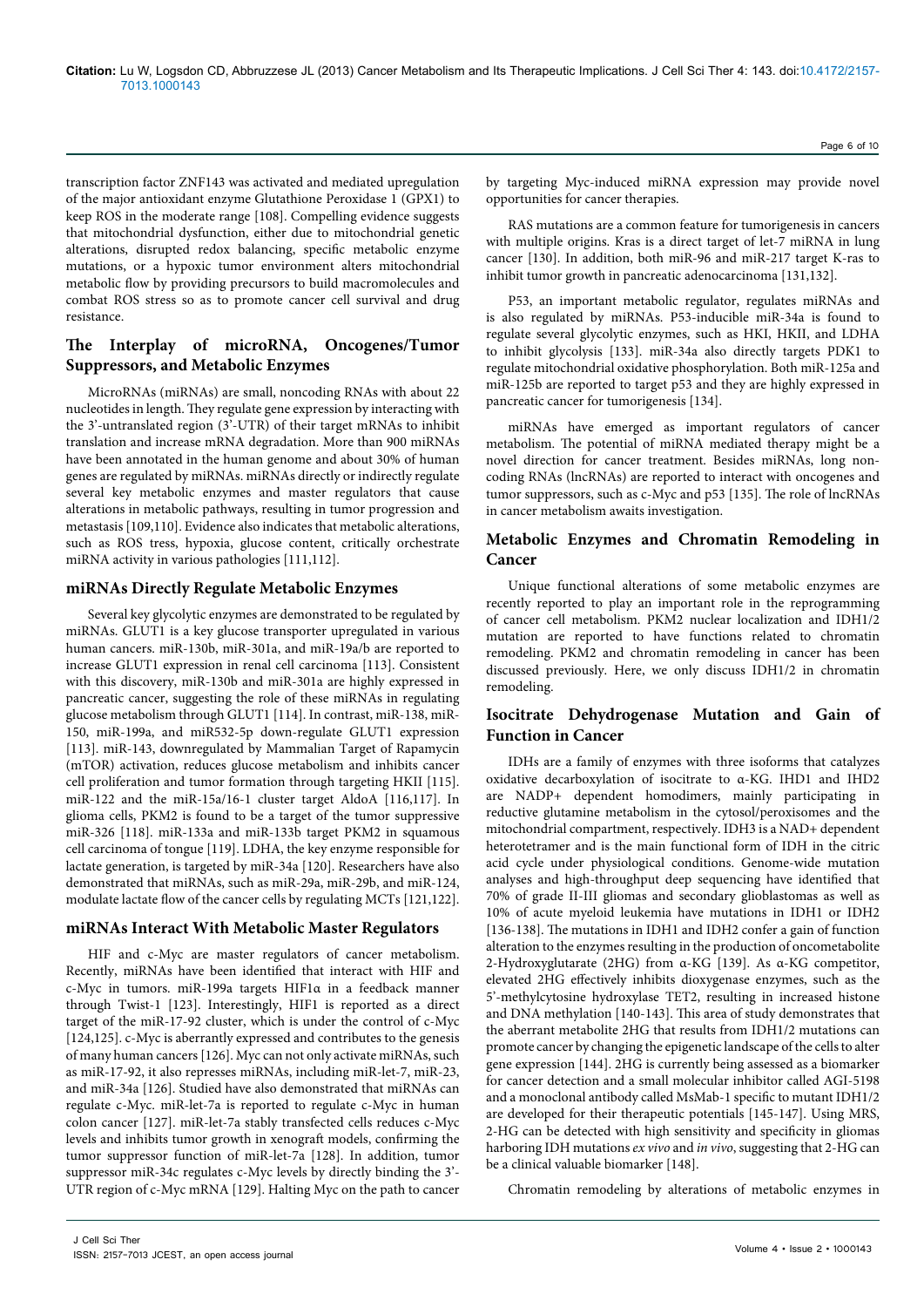cancer is a novel area of research. Continued study of the dynamic interplay between metabolism and epigenetics in cancer should lead to improved understanding of disease development and may provide novel targets for cancer therapy.

## **Conclusions**

Metabolic reprogramming is a hallmark of cancer. Through oncogene activation, loss of tumor suppressor functions, and epigenetic alterations, cancer cells alter the metabolism of glucose and glutamine for the synthesis of nucleotides, lipids, fatty acids, and proteins to meet the proliferative needs of cancer cells and to maintain a survival advantage in the adverse tumor microenvironment. Beyond catalyzing glucose and glutamine breakdown and providing substrates for the anabolic reactions, cancer metabolic enzymes, such as HKII, PKM2, and mutant IDH, also contribute to tumor adaptation through alternative non-enzymatic functions of these enzymes. Sustained aerobic glycolysis and glutamine metabolism may also protect cancer cells from ROS induced cell death [100]. As a result of the altered metabolism of glucose, the citric acid cycle, and glutamine, targeted inhibition of these metabolic differences in cancer versus normal cells may have beneficial clinical effects. However, the full magnitude of cancer cell alterations in glycolysis, the citric acid cycle, mitochondrial respiration, glutamine utilization, ROS stress, and their interconnection with genetic and epigenetic alterations in cancer remains to be fully elucidated. In addition, the magnitude of metabolic heterogeneity occurring in cancers of different cellular origins as well as within an individual's cancer is unknown. It is hoped that by targeting altered metabolism of cancer cells, novel therapeutic strategies with high selectivity can be developed.

#### **Acknowledgements**

We thank the reviewers for comments. This work was supported by a grant from The University of Texas MD Anderson Cancer Center Sheikh Ahmed Bin Zayed Al Nahyan Center for Pancreatic Cancer Research. We apologize for omissions of important references due to space limitations.

#### **References**

- 1. [Warburg O \(1956\) On respiratory impairment in cancer cells. Science 124: 269-](http://www.ncbi.nlm.nih.gov/pubmed/13351639) [270.](http://www.ncbi.nlm.nih.gov/pubmed/13351639)
- 2. [Gao P, Tchernyshyov I, Chang TC, Lee YS, Kita K, et al. \(2009\) c-Myc](http://www.ncbi.nlm.nih.gov/pubmed/19219026) [suppression of miR-23a/b enhances mitochondrial glutaminase expression and](http://www.ncbi.nlm.nih.gov/pubmed/19219026) [glutamine metabolism. Nature 458: 762-765.](http://www.ncbi.nlm.nih.gov/pubmed/19219026)
- 3. [Wang JB, Erickson JW, Fuji R, Ramachandran S, Gao P, et al. \(2010\) Targeting](http://www.ncbi.nlm.nih.gov/pubmed/20832749) [mitochondrial glutaminase activity inhibits oncogenic transformation. Cancer](http://www.ncbi.nlm.nih.gov/pubmed/20832749) [Cell 18: 207-219.](http://www.ncbi.nlm.nih.gov/pubmed/20832749)
- 4. [Jiang H, Zhao D, Feng T, Liao S, Chen Y \(2013\) Construction of classifier](http://www.ncbi.nlm.nih.gov/pubmed/23762196) [based on MPCA and QSA and its application on classification of pancreatic](http://www.ncbi.nlm.nih.gov/pubmed/23762196) [diseases. Comput Math Methods Med 2013: 713174.](http://www.ncbi.nlm.nih.gov/pubmed/23762196)
- 5. [Cairns RA, Harris IS, Mak TW \(2011\) Regulation of cancer cell metabolism. Nat](http://www.ncbi.nlm.nih.gov/pubmed/21258394) [Rev Cancer 11: 85-95.](http://www.ncbi.nlm.nih.gov/pubmed/21258394)
- 6. [DeBerardinis RJ, Thompson CB \(2012\) Cellular metabolism and disease: what](http://www.ncbi.nlm.nih.gov/pubmed/22424225) [do metabolic outliers teach us? Cell 148: 1132-1144.](http://www.ncbi.nlm.nih.gov/pubmed/22424225)
- 7. [Lunt SY, Vander Heiden MG \(2011\) Aerobic glycolysis: meeting the metabolic](http://www.ncbi.nlm.nih.gov/pubmed/21985671) [requirements of cell proliferation. Annu Rev Cell Dev Biol 27: 441-464.](http://www.ncbi.nlm.nih.gov/pubmed/21985671)
- 8. [Schulze A, Harris AL \(2012\) How cancer metabolism is tuned for proliferation](http://www.ncbi.nlm.nih.gov/pubmed/23151579) [and vulnerable to disruption. Nature 491: 364-373.](http://www.ncbi.nlm.nih.gov/pubmed/23151579)
- 9. [Chen Z, Lu W, Garcia-Prieto C, Huang P \(2007\) The Warburg effect and its](http://www.ncbi.nlm.nih.gov/pubmed/17551814) [cancer therapeutic implications. J Bioenerg Biomembr 39: 267-274.](http://www.ncbi.nlm.nih.gov/pubmed/17551814)
- 10. [Lu W, Huang P \(2010\) Glycolytic Pathway as a Target for Tumor Inhibition. The](http://link.springer.com/chapter/10.1007%2F978-1-4419-6615-5_5) [Tumor Microenvironment Book 91-118.](http://link.springer.com/chapter/10.1007%2F978-1-4419-6615-5_5)
- 11. [Levine AJ, Puzio-Kuter AM \(2010\) The control of the metabolic switch in](http://www.ncbi.nlm.nih.gov/pubmed/21127244) [cancers by oncogenes and tumor suppressor genes. Science 330: 1340-1344.](http://www.ncbi.nlm.nih.gov/pubmed/21127244)
	-
	- J Cell Sci Ther ISSN: 2157-7013 JCEST, an open access journal

12. [Dang CV \(2012\) Links between metabolism and cancer. Genes Dev 26: 877-](http://www.ncbi.nlm.nih.gov/pubmed/22549953) [890.](http://www.ncbi.nlm.nih.gov/pubmed/22549953)

Page 7 of 10

- 13. [Kim JW, Dang CV \(2006\) Cancer's molecular sweet tooth and the Warburg](http://www.ncbi.nlm.nih.gov/pubmed/16982728)  [effect. Cancer Res 66: 8927-8930.](http://www.ncbi.nlm.nih.gov/pubmed/16982728)
- 14. [Mathupala SP, Ko YH, Pedersen PL \(2006\) Hexokinase II: cancer's double](http://www.ncbi.nlm.nih.gov/pubmed/16892090)[edged sword acting as both facilitator and gatekeeper of malignancy when](http://www.ncbi.nlm.nih.gov/pubmed/16892090)  [bound to mitochondria. Oncogene 25: 4777-4786.](http://www.ncbi.nlm.nih.gov/pubmed/16892090)
- 15. [Golshani-Hebroni SG, Bessman SP \(1997\) Hexokinase binding to mitochondria:](http://www.ncbi.nlm.nih.gov/pubmed/9387093)  [a basis for proliferative energy metabolism. J Bioenerg Biomembr 29: 331-338.](http://www.ncbi.nlm.nih.gov/pubmed/9387093)
- 16. [Wolf A, Agnihotri S, Munoz D, Guha A \(2011\) Developmental profile and](http://www.ncbi.nlm.nih.gov/pubmed/21726646)  [regulation of the glycolytic enzyme hexokinase 2 in normal brain and](http://www.ncbi.nlm.nih.gov/pubmed/21726646)  [glioblastoma multiforme. Neurobiol Dis 44: 84-91.](http://www.ncbi.nlm.nih.gov/pubmed/21726646)
- 17. [Patra KC, Wang Q, Bhaskar PT, Miller L, Wang Z, et al. \(2013\) Hexokinase](http://www.ncbi.nlm.nih.gov/pubmed/23911236)  [2 is required for tumor initiation and maintenance and its systemic deletion is](http://www.ncbi.nlm.nih.gov/pubmed/23911236)  [therapeutic in mouse models of cancer. Cancer Cell 24: 213-228.](http://www.ncbi.nlm.nih.gov/pubmed/23911236)
- 18. [Geschwind JF, Georgiades CS, Ko YH, Pedersen PL \(2004\) Recently elucidated](http://www.ncbi.nlm.nih.gov/pubmed/15161443)  [energy catabolism pathways provide opportunities for novel treatments in](http://www.ncbi.nlm.nih.gov/pubmed/15161443)  [hepatocellular carcinoma. Expert Rev Anticancer Ther 4: 449-457.](http://www.ncbi.nlm.nih.gov/pubmed/15161443)
- 19. [Xu RH, Pelicano H, Zhou Y, Carew JS, Feng L, et al. \(2005\) Inhibition of](http://www.ncbi.nlm.nih.gov/pubmed/15695406)  [glycolysis in cancer cells: a novel strategy to overcome drug resistance](http://www.ncbi.nlm.nih.gov/pubmed/15695406)  [associated with mitochondrial respiratory defect and hypoxia. Cancer Res 65:](http://www.ncbi.nlm.nih.gov/pubmed/15695406)  [613-621.](http://www.ncbi.nlm.nih.gov/pubmed/15695406)
- 20. [Ko YH, Pedersen PL, Geschwind JF \(2001\) Glucose catabolism in the rabbit](http://www.ncbi.nlm.nih.gov/pubmed/11578813)  [VX2 tumor model for liver cancer: characterization and targeting hexokinase.](http://www.ncbi.nlm.nih.gov/pubmed/11578813)  [Cancer Lett 173: 83-91.](http://www.ncbi.nlm.nih.gov/pubmed/11578813)
- 21. [Chen Z, Zhang H, Lu W, Huang P \(2009\) Role of mitochondria-associated](http://www.ncbi.nlm.nih.gov/pubmed/19285479)  [hexokinase II in cancer cell death induced by 3-bromopyruvate. Biochim](http://www.ncbi.nlm.nih.gov/pubmed/19285479)  [Biophys Acta 1787: 553-560.](http://www.ncbi.nlm.nih.gov/pubmed/19285479)
- 22. [Salani B, Marini C, Rio AD, Ravera S, Massollo M, et al. \(2013\) Metformin](http://www.ncbi.nlm.nih.gov/pubmed/23797762)  [impairs glucose consumption and survival in Calu-1 cells by direct inhibition of](http://www.ncbi.nlm.nih.gov/pubmed/23797762)  [hexokinase-II. Sci Rep 3: 2070.](http://www.ncbi.nlm.nih.gov/pubmed/23797762)
- 23. [Jeong NY, Yoo YH \(2012\) Cerulenin-induced apoptosis is mediated by](http://www.ncbi.nlm.nih.gov/pubmed/22426850)  [disrupting the interaction between AIF and hexokinase II. Int J Oncol 40: 1949-](http://www.ncbi.nlm.nih.gov/pubmed/22426850) [1956.](http://www.ncbi.nlm.nih.gov/pubmed/22426850)
- 24. [Christofk HR, Vander Heiden MG, Harris MH, Ramanathan A, Gerszten RE,](http://www.ncbi.nlm.nih.gov/pubmed/18337823)  [et al. \(2008\) The M2 splice isoform of pyruvate kinase is important for cancer](http://www.ncbi.nlm.nih.gov/pubmed/18337823)  [metabolism and tumour growth. Nature 452: 230-233.](http://www.ncbi.nlm.nih.gov/pubmed/18337823)
- 25. [Vander Heiden MG, Christofk HR, Schuman E, Subtelny AO, Sharfi H, et](http://www.ncbi.nlm.nih.gov/pubmed/20005212)  [al. \(2010\) Identification of small molecule inhibitors of pyruvate kinase M2.](http://www.ncbi.nlm.nih.gov/pubmed/20005212)  [Biochem Pharmacol 79: 1118-1124.](http://www.ncbi.nlm.nih.gov/pubmed/20005212)
- 26. [Altenberg B, Greulich KO \(2004\) Genes of glycolysis are ubiquitously](http://www.ncbi.nlm.nih.gov/pubmed/15533718)  [overexpressed in 24 cancer classes. Genomics 84: 1014-1020.](http://www.ncbi.nlm.nih.gov/pubmed/15533718)
- 27. [David CJ, Chen M, Assanah M, Canoll P, Manley JL \(2010\) HnRNP proteins](http://www.ncbi.nlm.nih.gov/pubmed/20010808)  [controlled by c-Myc deregulate pyruvate kinase mRNA splicing in cancer.](http://www.ncbi.nlm.nih.gov/pubmed/20010808)  [Nature 463: 364-368.](http://www.ncbi.nlm.nih.gov/pubmed/20010808)
- 28. [Gao X, Wang H, Yang JJ, Liu X, Liu ZR \(2012\) Pyruvate kinase M2 regulates](http://www.ncbi.nlm.nih.gov/pubmed/22306293)  [gene transcription by acting as a protein kinase. Mol Cell 45: 598-609.](http://www.ncbi.nlm.nih.gov/pubmed/22306293)
- 29. [Christofk HR, Vander Heiden MG, Wu N, Asara JM, Cantley LC \(2008\) Pyruvate](http://www.ncbi.nlm.nih.gov/pubmed/18337815)  [kinase M2 is a phosphotyrosine-binding protein. Nature 452: 181-186.](http://www.ncbi.nlm.nih.gov/pubmed/18337815)
- 30. [Tennant DA, Durán RV, Gottlieb E \(2010\) Targeting metabolic transformation](http://www.ncbi.nlm.nih.gov/pubmed/20300106)  [for cancer therapy. Nat Rev Cancer 10: 267-277.](http://www.ncbi.nlm.nih.gov/pubmed/20300106)
- 31. [Yang W, Xia Y, Hawke D, Li X, Liang J, et al. \(2012\) PKM2 phosphorylates](http://www.ncbi.nlm.nih.gov/pubmed/22901803)  [histone H3 and promotes gene transcription and tumorigenesis. Cell 150: 685-](http://www.ncbi.nlm.nih.gov/pubmed/22901803) [696.](http://www.ncbi.nlm.nih.gov/pubmed/22901803)
- 32. Yang W, Xia Y, Ji H, Zheng Y, Liang J, et al. (2011) Nuclear PKM2 regulates Î<sup>2</sup>[catenin transactivation upon EGFR activation. Nature 480: 118-122.](http://www.ncbi.nlm.nih.gov/pubmed/22056988)
- 33. [Hove H, Rye Clausen M, Brøbech Mortensen P \(1993\) Lactate and pH in](http://www.ncbi.nlm.nih.gov/pubmed/8389310)  [faeces from patients with colonic adenomas or cancer. Gut 34: 625-629.](http://www.ncbi.nlm.nih.gov/pubmed/8389310)
- 34. [Gatenby RA, Gillies RJ \(2004\) Why do cancers have high aerobic glycolysis?](http://www.ncbi.nlm.nih.gov/pubmed/15516961)  [Nat Rev Cancer 4: 891-899.](http://www.ncbi.nlm.nih.gov/pubmed/15516961)
- 35. [Lu H, Forbes RA, Verma A \(2002\) Hypoxia-inducible factor 1 activation by](http://www.ncbi.nlm.nih.gov/pubmed/11943784)  [aerobic glycolysis implicates the Warburg effect in carcinogenesis. J Biol Chem](http://www.ncbi.nlm.nih.gov/pubmed/11943784)  [277: 23111-23115.](http://www.ncbi.nlm.nih.gov/pubmed/11943784)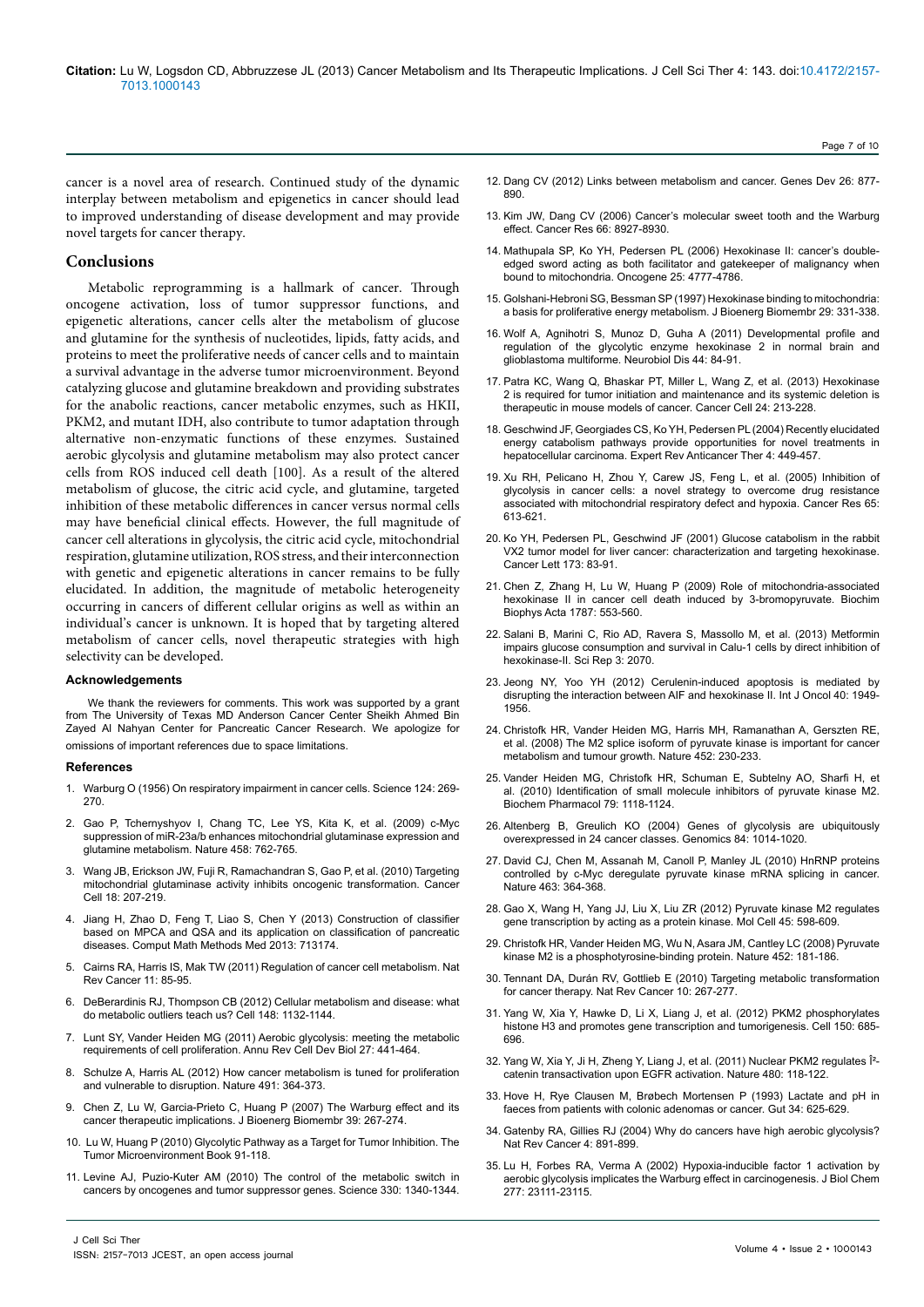- 36. [Fantin VR, St-Pierre J, Leder P \(2006\) Attenuation of LDH-A expression](http://www.ncbi.nlm.nih.gov/pubmed/16766262) [uncovers a link between glycolysis, mitochondrial physiology, and tumor](http://www.ncbi.nlm.nih.gov/pubmed/16766262) [maintenance. Cancer Cell 9: 425-434.](http://www.ncbi.nlm.nih.gov/pubmed/16766262)
- 37. [Zhao D, Zou SW, Liu Y, Zhou X, Mo Y, et al. \(2013\) Lysine-5 acetylation](http://www.ncbi.nlm.nih.gov/pubmed/23523103) [negatively regulates lactate dehydrogenase A and is decreased in pancreatic](http://www.ncbi.nlm.nih.gov/pubmed/23523103) [cancer. Cancer Cell 23: 464-476.](http://www.ncbi.nlm.nih.gov/pubmed/23523103)
- 38. [Zhao D, Xiong Y, Lei QY, Guan KL \(2013\) LDH-A Acetylation: implication in](http://www.ncbi.nlm.nih.gov/pubmed/23633471) Pancreatic Cancer Initiation and Diagnosis. Oncotarget
- 39. [Le A, Cooper CR, Gouw AM, Dinavahi R, Maitra A, et al. \(2010\) Inhibition](http://www.ncbi.nlm.nih.gov/pubmed/20133848) [of lactate dehydrogenase A induces oxidative stress and inhibits tumor](http://www.ncbi.nlm.nih.gov/pubmed/20133848) [progression. Proc Natl Acad Sci U S A 107: 2037-2042.](http://www.ncbi.nlm.nih.gov/pubmed/20133848)
- 40. [Dutta P, Le A, Vander Jagt DL, Tsukamoto T, Martinez GV, et al. \(2013\)](http://www.ncbi.nlm.nih.gov/pubmed/23722553) [Evaluation of LDH-A and Glutaminase Inhibition In Vivo by Hyperpolarized](http://www.ncbi.nlm.nih.gov/pubmed/23722553) [13C-Pyruvate Magnetic Resonance Spectroscopy of Tumors. Cancer Res 73:](http://www.ncbi.nlm.nih.gov/pubmed/23722553) [4190-4195.](http://www.ncbi.nlm.nih.gov/pubmed/23722553)
- 41. [Heinrich PC, Morris HP, Weber G \(1976\) Behavior of transaldolase \(EC 2.2.1.2\)](http://www.ncbi.nlm.nih.gov/pubmed/10080) [and transketolase \(EC 2.2.1.1\) Activities in normal, neoplastic, differentiating,](http://www.ncbi.nlm.nih.gov/pubmed/10080) [and regenerating liver. Cancer Res 36\(9 pt.](http://www.ncbi.nlm.nih.gov/pubmed/10080)
- 42. [Coy JF, Dressler D, Wilde J, Schubert P \(2005\) Mutations in the transketolase](http://www.ncbi.nlm.nih.gov/pubmed/15991799)[like gene TKTL1: clinical implications for neurodegenerative diseases, diabetes](http://www.ncbi.nlm.nih.gov/pubmed/15991799) [and cancer. Clin Lab 51: 257-273.](http://www.ncbi.nlm.nih.gov/pubmed/15991799)
- 43. [Langbein S, Zerilli M, Zur Hausen A, Staiger W, Rensch-Boschert K, et al.](http://www.ncbi.nlm.nih.gov/pubmed/16465194) [\(2006\) Expression of transketolase TKTL1 predicts colon and urothelial cancer](http://www.ncbi.nlm.nih.gov/pubmed/16465194) [patient survival: Warburg effect reinterpreted. Br J Cancer 94: 578-585.](http://www.ncbi.nlm.nih.gov/pubmed/16465194)
- 44. [Du W, Jiang P, Mancuso A, Stonestrom A, Brewer MD, et al. \(2013\) TAp73](http://www.ncbi.nlm.nih.gov/pubmed/23811687) [enhances the pentose phosphate pathway and supports cell proliferation. Nat](http://www.ncbi.nlm.nih.gov/pubmed/23811687) [Cell Biol 15: 991-1000.](http://www.ncbi.nlm.nih.gov/pubmed/23811687)
- 45. [Langbein S, Frederiks WM, zur Hausen A, Popa J, Lehmann J, et al. \(2008\)](http://www.ncbi.nlm.nih.gov/pubmed/18302154) [Metastasis is promoted by a bioenergetic switch: new targets for progressive](http://www.ncbi.nlm.nih.gov/pubmed/18302154) [renal cell cancer. Int J Cancer 122: 2422-2428.](http://www.ncbi.nlm.nih.gov/pubmed/18302154)
- 46. [Raïs B, Comin B, Puigjaner J, Brandes JL, Creppy E, et al. \(1999\) Oxythiamine](http://www.ncbi.nlm.nih.gov/pubmed/10452541) [and dehydroepiandrosterone induce a G1 phase cycle arrest in Ehrlich's tumor](http://www.ncbi.nlm.nih.gov/pubmed/10452541) [cells through inhibition of the pentose cycle. FEBS Lett 456: 113-118.](http://www.ncbi.nlm.nih.gov/pubmed/10452541)
- 47. [Comín-Anduix B, Boren J, Martinez S, Moro C, Centelles JJ, et al. \(2001\) The](http://www.ncbi.nlm.nih.gov/pubmed/11488910) [effect of thiamine supplementation on tumour proliferation. A metabolic control](http://www.ncbi.nlm.nih.gov/pubmed/11488910) [analysis study. Eur J Biochem 268: 4177-4182.](http://www.ncbi.nlm.nih.gov/pubmed/11488910)
- 48. [Budihardjo II, Walker DL, Svingen PA, Buckwalter CA, Desnoyers S, et al.](http://www.ncbi.nlm.nih.gov/pubmed/9516960) [\(1998\) 6-Aminonicotinamide sensitizes human tumor cell lines to cisplatin. Clin](http://www.ncbi.nlm.nih.gov/pubmed/9516960) [Cancer Res 4: 117-130.](http://www.ncbi.nlm.nih.gov/pubmed/9516960)
- 49. [Varshney R, Adhikari JS, Dwarakanath BS \(2003\) Contribution of oxidative](http://www.ncbi.nlm.nih.gov/pubmed/15320490) [stress to radiosensitization by a combination of 2-DG and 6-AN in human](http://www.ncbi.nlm.nih.gov/pubmed/15320490) [cancer cell line. Indian J Exp Biol 41: 1384-1391.](http://www.ncbi.nlm.nih.gov/pubmed/15320490)
- 50. [Evans MJ, Saghatelian A, Sorensen EJ, Cravatt BF \(2005\) Target discovery in](http://www.ncbi.nlm.nih.gov/pubmed/16200062) [small-molecule cell-based screens by in situ proteome reactivity profiling. Nat](http://www.ncbi.nlm.nih.gov/pubmed/16200062) [Biotechnol 23: 1303-1307.](http://www.ncbi.nlm.nih.gov/pubmed/16200062)
- 51. [Sonveaux P, Végran F, Schroeder T, Wergin MC, Verrax J, et al. \(2008\)](http://www.ncbi.nlm.nih.gov/pubmed/19033663) [Targeting lactate-fueled respiration selectively kills hypoxic tumor cells in mice.](http://www.ncbi.nlm.nih.gov/pubmed/19033663) [J Clin Invest 118: 3930-3942.](http://www.ncbi.nlm.nih.gov/pubmed/19033663)
- 52. [Liu Y, Cao Y, Zhang W, Bergmeier S, Qian Y, et al. \(2012\) A small-molecule](http://www.ncbi.nlm.nih.gov/pubmed/22689530) [inhibitor of glucose transporter 1 downregulates glycolysis, induces cell-cycle](http://www.ncbi.nlm.nih.gov/pubmed/22689530) [arrest, and inhibits cancer cell growth in vitro and in vivo. Mol Cancer Ther 11:](http://www.ncbi.nlm.nih.gov/pubmed/22689530) [1672-1682.](http://www.ncbi.nlm.nih.gov/pubmed/22689530)
- 53. [Wood TE, Dalili S, Simpson CD, Hurren R, Mao X, et al. \(2008\) A novel inhibitor](http://www.ncbi.nlm.nih.gov/pubmed/19001437) [of glucose uptake sensitizes cells to FAS-induced cell death. Mol Cancer Ther](http://www.ncbi.nlm.nih.gov/pubmed/19001437) [7: 3546-3555.](http://www.ncbi.nlm.nih.gov/pubmed/19001437)
- 54. [Cao X, Fang L, Gibbs S, Huang Y, Dai Z, et al. \(2007\) Glucose uptake inhibitor](http://www.ncbi.nlm.nih.gov/pubmed/16906425) [sensitizes cancer cells to daunorubicin and overcomes drug resistance in](http://www.ncbi.nlm.nih.gov/pubmed/16906425) [hypoxia. Cancer Chemother Pharmacol 59: 495-505.](http://www.ncbi.nlm.nih.gov/pubmed/16906425)
- 55. [Bonnet S, Archer SL, Allalunis-Turner J, Haromy A, Beaulieu C, et al. \(2007\)](http://www.ncbi.nlm.nih.gov/pubmed/17222789) [A mitochondria-K+ channel axis is suppressed in cancer and its normalization](http://www.ncbi.nlm.nih.gov/pubmed/17222789) [promotes apoptosis and inhibits cancer growth. Cancer Cell 11: 37-51.](http://www.ncbi.nlm.nih.gov/pubmed/17222789)
- 56. [Cao W, Yacoub S, Shiverick KT, Namiki K, Sakai Y, et al. \(2008\) Dichloroacetate](http://www.ncbi.nlm.nih.gov/pubmed/18465755) [\(DCA\) sensitizes both wild-type and over expressing Bcl-2 prostate cancer](http://www.ncbi.nlm.nih.gov/pubmed/18465755) [cells in vitro to radiation. Prostate 68: 1223-1231.](http://www.ncbi.nlm.nih.gov/pubmed/18465755)
- 57. [Cairns RA, Papandreou I, Sutphin PD, Denko NC \(2007\) Metabolic targeting of](http://www.ncbi.nlm.nih.gov/pubmed/17517659)  [hypoxia and HIF1 in solid tumors can enhance cytotoxic chemotherapy. Proc](http://www.ncbi.nlm.nih.gov/pubmed/17517659)  [Natl Acad Sci U S A 104: 9445-9450.](http://www.ncbi.nlm.nih.gov/pubmed/17517659)
- 58. [Gottfried E, Lang SA, Renner K, Bosserhoff A, Gronwald W, et al. \(2013\) New](http://www.ncbi.nlm.nih.gov/pubmed/23874405)  [Aspects of an Old Drug - Diclofenac Targets MYC and Glucose Metabolism in](http://www.ncbi.nlm.nih.gov/pubmed/23874405)  [Tumor Cells. PLoS One 8: e66987.](http://www.ncbi.nlm.nih.gov/pubmed/23874405)
- 59. [Chirasani SR, Leukel P, Gottfried E, Hochrein J, Stadler K, et al. \(2013\)](http://www.ncbi.nlm.nih.gov/pubmed/22752934)  [Diclofenac inhibits lactate formation and efficiently counteracts local immune](http://www.ncbi.nlm.nih.gov/pubmed/22752934)  suppression in a murine glioma model. Int J Cancer 132: 843-853
- 60. [Curthoys NP, Watford M \(1995\) Regulation of glutaminase activity and](http://www.ncbi.nlm.nih.gov/pubmed/8527215)  [glutamine metabolism. Annu Rev Nutr 15: 133-159.](http://www.ncbi.nlm.nih.gov/pubmed/8527215)
- 61. [Lu W, Pelicano H, Huang P \(2010\) Cancer metabolism: is glutamine sweeter](http://www.ncbi.nlm.nih.gov/pubmed/20832746)  [than glucose? Cancer Cell 18: 199-200.](http://www.ncbi.nlm.nih.gov/pubmed/20832746)
- 62. [Yuneva M, Zamboni N, Oefner P, Sachidanandam R, Lazebnik Y \(2007\)](http://www.ncbi.nlm.nih.gov/pubmed/17606868)  [Deficiency in glutamine but not glucose induces MYC-dependent apoptosis in](http://www.ncbi.nlm.nih.gov/pubmed/17606868)  [human cells. J Cell Biol 178: 93-105.](http://www.ncbi.nlm.nih.gov/pubmed/17606868)
- 63. [Suzuki S, Tanaka T, Poyurovsky MV, Nagano H, Mayama T, et al. Phosphate](http://www.ncbi.nlm.nih.gov/pubmed/20351271)[activated glutaminase \(GLS2\), a p53-inducible regulator of glutamine](http://www.ncbi.nlm.nih.gov/pubmed/20351271)  [metabolism and reactive oxygen species. Proc Natl Acad Sci U S A 107: 7461-](http://www.ncbi.nlm.nih.gov/pubmed/20351271) [7466.](http://www.ncbi.nlm.nih.gov/pubmed/20351271)
- 64. [Lobo C, Ruiz-Bellido MA, Aledo JC, Márquez J, Núñez De Castro I, et al. \(2000\)](http://www.ncbi.nlm.nih.gov/pubmed/10816417)  [Inhibition of glutaminase expression by antisense mRNA decreases growth and](http://www.ncbi.nlm.nih.gov/pubmed/10816417)  [tumourigenicity of tumour cells. Biochem J 348 Pt 2: 257-261.](http://www.ncbi.nlm.nih.gov/pubmed/10816417)
- 65. [Chang SM, Kuhn JG, Robins HI, Schold SC, Spence AM, et al. \(1999\) Phase](http://www.ncbi.nlm.nih.gov/pubmed/10071293)  [II study of phenylacetate in patients with recurrent malignant glioma: a North](http://www.ncbi.nlm.nih.gov/pubmed/10071293)  [American Brain Tumor Consortium report. J Clin Oncol 17: 984-990.](http://www.ncbi.nlm.nih.gov/pubmed/10071293)
- 66. [Li XN, Parikh S, Shu Q, Jung HL, Chow CW, et al. \(2004\) Phenylbutyrate](http://www.ncbi.nlm.nih.gov/pubmed/14871995)  and phenylacetate induce differentiation and inhibit proliferation of human [medulloblastoma cells. Clin Cancer Res 10: 1150-1159.](http://www.ncbi.nlm.nih.gov/pubmed/14871995)
- 67. [Dang CV, Semenza GL \(1999\) Oncogenic alterations of metabolism. Trends](http://www.ncbi.nlm.nih.gov/pubmed/10098401)  [Biochem Sci 24: 68-72.](http://www.ncbi.nlm.nih.gov/pubmed/10098401)
- 68. [Denko NC \(2008\) Hypoxia, HIF1 and glucose metabolism in the solid tumour.](http://www.ncbi.nlm.nih.gov/pubmed/19143055)  [Nat Rev Cancer 8: 705-713.](http://www.ncbi.nlm.nih.gov/pubmed/19143055)
- 69. [Safran M, Kaelin WG Jr \(2003\) HIF hydroxylation and the mammalian oxygen](http://www.ncbi.nlm.nih.gov/pubmed/12639980)[sensing pathway. J Clin Invest 111: 779-783.](http://www.ncbi.nlm.nih.gov/pubmed/12639980)
- 70. [Dang CV, Kim JW, Gao P, Yustein J \(2008\) The interplay between MYC and HIF](http://www.ncbi.nlm.nih.gov/pubmed/18046334)  [in cancer. Nat Rev Cancer 8: 51-56.](http://www.ncbi.nlm.nih.gov/pubmed/18046334)
- 71. [Kim JW, Tchernyshyov I, Semenza GL, Dang CV \(2006\) HIF-1-mediated](http://www.ncbi.nlm.nih.gov/pubmed/16517405)  [expression of pyruvate dehydrogenase kinase: a metabolic switch required for](http://www.ncbi.nlm.nih.gov/pubmed/16517405)  [cellular adaptation to hypoxia. Cell Metab 3: 177-185.](http://www.ncbi.nlm.nih.gov/pubmed/16517405)
- 72. [Baysal BE, Ferrell RE, Willett-Brozick JE, Lawrence EC, Myssiorek D, et al.](http://www.ncbi.nlm.nih.gov/pubmed/10657297)  [\(2000\) Mutations in SDHD, a mitochondrial complex II gene, in hereditary](http://www.ncbi.nlm.nih.gov/pubmed/10657297)  [paraganglioma. Science 287: 848-851.](http://www.ncbi.nlm.nih.gov/pubmed/10657297)
- 73. [Tomlinson IP, Alam NA, Rowan AJ, Barclay E, Jaeger EE, et al. \(2002\)](http://www.ncbi.nlm.nih.gov/pubmed/11865300)  [Germline mutations in FH predispose to dominantly inherited uterine fibroids,](http://www.ncbi.nlm.nih.gov/pubmed/11865300)  [skin leiomyomata and papillary renal cell cancer. Nat Genet 30: 406-410.](http://www.ncbi.nlm.nih.gov/pubmed/11865300)
- 74. [Pollard PJ, Brière JJ, Alam NA, Barwell J, Barclay E, et al. \(2005\) Accumulation](http://www.ncbi.nlm.nih.gov/pubmed/15987702)  [of Krebs cycle intermediates and over-expression of HIF1alpha in tumours](http://www.ncbi.nlm.nih.gov/pubmed/15987702)  [which result from germline FH and SDH mutations. Hum Mol Genet 14: 2231-](http://www.ncbi.nlm.nih.gov/pubmed/15987702) [2239.](http://www.ncbi.nlm.nih.gov/pubmed/15987702)
- 75. [Koivunen P, Hirsilä M, Remes AM, Hassinen IE, Kivirikko KI, et al. Inhibition of](http://www.ncbi.nlm.nih.gov/pubmed/17182618)  [hypoxia-inducible factor \(HIF\) hydroxylases by citric acid cycle intermediates:](http://www.ncbi.nlm.nih.gov/pubmed/17182618)  [possible links between cell metabolism and stabilization of HIF. J Biol Chem](http://www.ncbi.nlm.nih.gov/pubmed/17182618)  [282: 4524-4532.](http://www.ncbi.nlm.nih.gov/pubmed/17182618)
- 76. [Narita T, Yin S, Gelin CF, Moreno CS, Yepes M, et al. \(2009\) Identification of](http://www.ncbi.nlm.nih.gov/pubmed/19789328)  [a novel small molecule HIF-1alpha translation inhibitor. Clin Cancer Res 15:](http://www.ncbi.nlm.nih.gov/pubmed/19789328)  [6128-6136.](http://www.ncbi.nlm.nih.gov/pubmed/19789328)
- 77. [Dikmen ZG, Gellert GC, Dogan P, Yoon H, Lee YB, et al. \(2008\) In vivo and in](http://www.ncbi.nlm.nih.gov/pubmed/18275063)  [vitro effects of a HIF-1alpha inhibitor, RX-0047. J Cell Biochem 104: 985-994.](http://www.ncbi.nlm.nih.gov/pubmed/18275063)
- 78. [Little CD, Nau MM, Carney DN, Gazdar AF, Minna JD \(1983\) Amplification and](http://www.ncbi.nlm.nih.gov/pubmed/6646201)  [expression of the c-myc oncogene in human lung cancer cell lines. Nature 306:](http://www.ncbi.nlm.nih.gov/pubmed/6646201)  [194-196.](http://www.ncbi.nlm.nih.gov/pubmed/6646201)

Page 8 of 10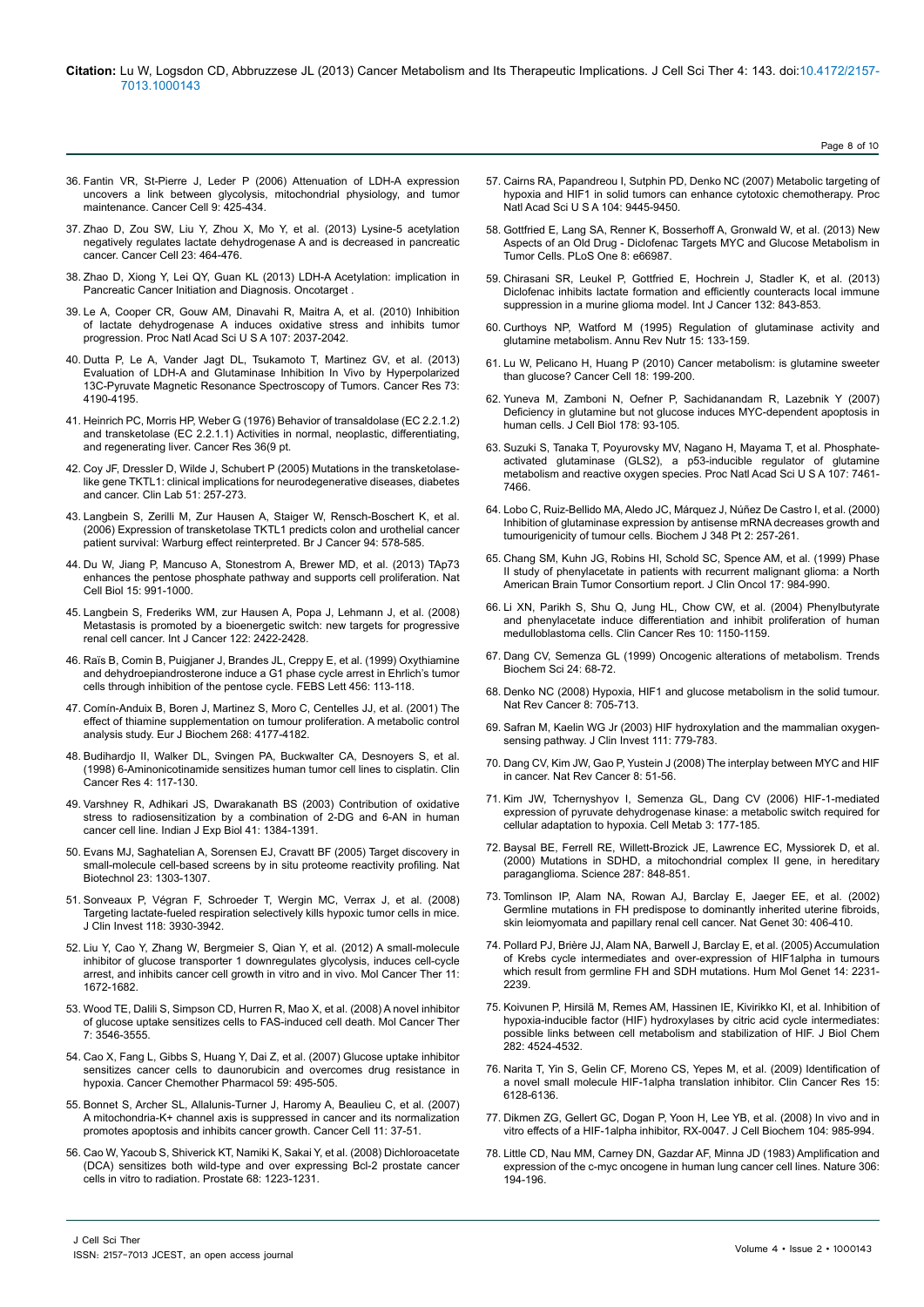- 79. [Dang CV, O'Donnell KA, Zeller KI, Nguyen T, Osthus RC, et al. \(2006\) The](http://www.ncbi.nlm.nih.gov/pubmed/16904903) [c-Myc target gene network. Semin Cancer Biol 16: 253-264.](http://www.ncbi.nlm.nih.gov/pubmed/16904903)
- 80. [Wise DR, DeBerardinis RJ, Mancuso A, Sayed N, Zhang XY, et al. \(2008\) Myc](http://www.ncbi.nlm.nih.gov/pubmed/19033189) [regulates a transcriptional program that stimulates mitochondrial glutaminolysis](http://www.ncbi.nlm.nih.gov/pubmed/19033189) [and leads to glutamine addiction. Proc Natl Acad Sci U S A 105: 18782-18787.](http://www.ncbi.nlm.nih.gov/pubmed/19033189)
- 81. [Dang CV \(2010\) Rethinking the Warburg effect with Myc micromanaging](http://www.ncbi.nlm.nih.gov/pubmed/20086171) [glutamine metabolism. Cancer Res 70: 859-862.](http://www.ncbi.nlm.nih.gov/pubmed/20086171)
- 82. [Esslinger CS, Cybulski KA, Rhoderick JF \(2005\) Ngamma-aryl glutamine](http://www.ncbi.nlm.nih.gov/pubmed/15670919) [analogues as probes of the ASCT2 neutral amino acid transporter binding site.](http://www.ncbi.nlm.nih.gov/pubmed/15670919) [Bioorg Med Chem 13: 1111-1118.](http://www.ncbi.nlm.nih.gov/pubmed/15670919)
- 83. [Nicklin P, Bergman P, Zhang B, Triantafellow E, Wang H, et al. \(2009\)](http://www.ncbi.nlm.nih.gov/pubmed/19203585) [Bidirectional transport of amino acids regulates mTOR and autophagy. Cell](http://www.ncbi.nlm.nih.gov/pubmed/19203585) [136: 521-534.](http://www.ncbi.nlm.nih.gov/pubmed/19203585)
- 84. [Robey RB, Hay N \(2009\) Is Akt the "Warburg kinase"?-Akt-energy metabolism](http://www.ncbi.nlm.nih.gov/pubmed/19130886) [interactions and oncogenesis. Semin Cancer Biol 19: 25-31.](http://www.ncbi.nlm.nih.gov/pubmed/19130886)
- 85. [Roberts DJ, Tan-Sah VP, Smith JM, Miyamoto S \(2013\) Akt Phosphorylates](http://www.ncbi.nlm.nih.gov/pubmed/23836898) [HK-II at Thr-473 and Increases Mitochondrial HK-II Association to Protect](http://www.ncbi.nlm.nih.gov/pubmed/23836898) [Cardiomyocytes. J Biol Chem 288: 23798-23806.](http://www.ncbi.nlm.nih.gov/pubmed/23836898)
- 86. [Hirai H, Sootome H, Nakatsuru Y, Miyama K, Taguchi S, et al. \(2010\) MK-](http://www.ncbi.nlm.nih.gov/pubmed/20571069)[2206, an allosteric Akt inhibitor, enhances antitumor efficacy by standard](http://www.ncbi.nlm.nih.gov/pubmed/20571069) [chemotherapeutic agents or molecular targeted drugs in vitro and in vivo. Mol](http://www.ncbi.nlm.nih.gov/pubmed/20571069) [Cancer Ther 9: 1956-1967.](http://www.ncbi.nlm.nih.gov/pubmed/20571069)
- 87. [Lu W, Hu Y, Chen G, Chen Z, Zhang H, et al. \(2012\) Novel role of NOX in](http://www.ncbi.nlm.nih.gov/pubmed/22589701) [supporting aerobic glycolysis in cancer cells with mitochondrial dysfunction and](http://www.ncbi.nlm.nih.gov/pubmed/22589701) [as a potential target for cancer therapy. PLoS Biol 10: e1001326.](http://www.ncbi.nlm.nih.gov/pubmed/22589701)
- 88. [Hu Y, Lu W, Chen G, Wang P, Chen Z, et al. \(2012\) K-ras\(G12V\) transformation](http://www.ncbi.nlm.nih.gov/pubmed/21876558) [leads to mitochondrial dysfunction and a metabolic switch from oxidative](http://www.ncbi.nlm.nih.gov/pubmed/21876558) [phosphorylation to glycolysis. Cell Res 22: 399-412.](http://www.ncbi.nlm.nih.gov/pubmed/21876558)
- 89. [Ying H, Kimmelman AC, Lyssiotis CA, Hua S, Chu GC, et al. \(2012\) Oncogenic](http://www.ncbi.nlm.nih.gov/pubmed/22541435) [Kras maintains pancreatic tumors through regulation of anabolic glucose](http://www.ncbi.nlm.nih.gov/pubmed/22541435) [metabolism. Cell 149: 656-670.](http://www.ncbi.nlm.nih.gov/pubmed/22541435)
- 90. [Shaw RJ \(2006\) Glucose metabolism and cancer. Curr Opin Cell Biol 18: 598-](http://www.ncbi.nlm.nih.gov/pubmed/17046224) [608.](http://www.ncbi.nlm.nih.gov/pubmed/17046224)
- 91. [Green DR, Chipuk JE \(2006\) p53 and metabolism: Inside the TIGAR. Cell 126:](http://www.ncbi.nlm.nih.gov/pubmed/16839873) [30-32.](http://www.ncbi.nlm.nih.gov/pubmed/16839873)
- 92. [Bensaad K, Tsuruta A, Selak MA, Vidal MN, Nakano K, et al. \(2006\) TIGAR, a](http://www.ncbi.nlm.nih.gov/pubmed/16839880) [p53-inducible regulator of glycolysis and apoptosis. Cell 126: 107-120.](http://www.ncbi.nlm.nih.gov/pubmed/16839880)
- 93. [Matoba S, Kang JG, Patino WD, Wragg A, Boehm M, et al. \(2006\) p53 regulates](http://www.ncbi.nlm.nih.gov/pubmed/16728594) [mitochondrial respiration. Science 312: 1650-1653.](http://www.ncbi.nlm.nih.gov/pubmed/16728594)
- 94. [Feng Z, Levine AJ \(2010\) The regulation of energy metabolism and the IGF-1/](http://www.ncbi.nlm.nih.gov/pubmed/20399660) [mTOR pathways by the p53 protein. Trends Cell Biol 20: 427-434.](http://www.ncbi.nlm.nih.gov/pubmed/20399660)
- 95. [Lu W, Ogasawara MA, Huang P \(2007\) Models of reactive oxygen species in](http://www.ncbi.nlm.nih.gov/pubmed/18591999) [cancer. Drug Discov Today Dis Models 4: 67-73.](http://www.ncbi.nlm.nih.gov/pubmed/18591999)
- 96. [Dröge W \(2002\) Free radicals in the physiological control of cell function.](http://www.ncbi.nlm.nih.gov/pubmed/11773609) [Physiol Rev 82: 47-95.](http://www.ncbi.nlm.nih.gov/pubmed/11773609)
- 97. [Burdon RH \(1995\) Superoxide and hydrogen peroxide in relation to mammalian](http://www.ncbi.nlm.nih.gov/pubmed/7750801) [cell proliferation. Free Radic Biol Med 18: 775-794.](http://www.ncbi.nlm.nih.gov/pubmed/7750801)
- 98. [Jabs T \(1999\) Reactive oxygen intermediates as mediators of programmed cell](http://www.ncbi.nlm.nih.gov/pubmed/9890550) [death in plants and animals. Biochem Pharmacol 57: 231-245.](http://www.ncbi.nlm.nih.gov/pubmed/9890550)
- 99. [Steták A, Veress R, Ovádi J, Csermely P, Kéri G, et al. \(2007\) Nuclear](http://www.ncbi.nlm.nih.gov/pubmed/17308100) [translocation of the tumor marker pyruvate kinase M2 induces programmed](http://www.ncbi.nlm.nih.gov/pubmed/17308100) [cell death. Cancer Res 67: 1602-1608.](http://www.ncbi.nlm.nih.gov/pubmed/17308100)
- 100.[Anastasiou D, Poulogiannis G, Asara JM, Boxer MB, Jiang JK, et al. \(2011\)](http://www.ncbi.nlm.nih.gov/pubmed/22052977) [Inhibition of pyruvate kinase M2 by reactive oxygen species contributes to](http://www.ncbi.nlm.nih.gov/pubmed/22052977) [cellular antioxidant responses. Science 334: 1278-1283.](http://www.ncbi.nlm.nih.gov/pubmed/22052977)
- 101.[Gerald D, Berra E, Frapart YM, Chan DA, Giaccia AJ, et al. \(2004\) JunD](http://www.ncbi.nlm.nih.gov/pubmed/15369676) [reduces tumor angiogenesis by protecting cells from oxidative stress. Cell](http://www.ncbi.nlm.nih.gov/pubmed/15369676) [118: 781-794.](http://www.ncbi.nlm.nih.gov/pubmed/15369676)
- 102.[de Souza GA, Godoy LM, Teixeira VR, Otake AH, Sabino A, et al. \(2006\)](http://www.ncbi.nlm.nih.gov/pubmed/16429458) [Proteomic and SAGE profiling of murine melanoma progression indicates the](http://www.ncbi.nlm.nih.gov/pubmed/16429458) [reduction of proteins responsible for ROS degradation. Proteomics 6: 1460-](http://www.ncbi.nlm.nih.gov/pubmed/16429458) [1470.](http://www.ncbi.nlm.nih.gov/pubmed/16429458)
- 103.[Ros S, Santos CR, Moco S, Baenke F, Kelly G, et al. \(2012\) Functional](http://www.ncbi.nlm.nih.gov/pubmed/22576210)  6-phosphofructo-2-kinase/fructose-2,6[biphosphatase 4 as an important regulator of prostate cancer cell survival.](http://www.ncbi.nlm.nih.gov/pubmed/22576210)  [Cancer Discov 2: 328-343.](http://www.ncbi.nlm.nih.gov/pubmed/22576210)
- 104.[Dang CV \(2012\) Cancer cell metabolism: there is no ROS for the weary.](http://www.ncbi.nlm.nih.gov/pubmed/22576206)  [Cancer Discov 2: 304-307.](http://www.ncbi.nlm.nih.gov/pubmed/22576206)
- 105.[Mullen AR, Wheaton WW, Jin ES, Chen PH, Sullivan LB, et al. \(2011\)](http://www.ncbi.nlm.nih.gov/pubmed/22101431)  [Reductive carboxylation supports growth in tumour cells with defective](http://www.ncbi.nlm.nih.gov/pubmed/22101431)  [mitochondria. Nature 481: 385-388.](http://www.ncbi.nlm.nih.gov/pubmed/22101431)
- 106.[Wise DR, Ward PS, Shay JE, Cross JR, Gruber JJ, et al. \(2011\) Hypoxia](http://www.ncbi.nlm.nih.gov/pubmed/22106302)  [promotes isocitrate dehydrogenase-dependent carboxylation of alpha](http://www.ncbi.nlm.nih.gov/pubmed/22106302)[ketoglutarate to citrate to support cell growth and viability. Proc Natl Acad Sci](http://www.ncbi.nlm.nih.gov/pubmed/22106302)  [U S A 108: 19611-19616.](http://www.ncbi.nlm.nih.gov/pubmed/22106302)
- 107.[Metallo CM, Gameiro PA, Bell EL, Mattaini KR, Yang J, et al. \(2011\) Reductive](http://www.ncbi.nlm.nih.gov/pubmed/22101433)  [glutamine metabolism by IDH1 mediates lipogenesis under hypoxia. Nature](http://www.ncbi.nlm.nih.gov/pubmed/22101433)  [481: 380-384.](http://www.ncbi.nlm.nih.gov/pubmed/22101433)
- 108.[Lu W, Chen Z, Zhang H, Wang Y, Luo Y, et al. \(2012\) ZNF143 transcription](http://www.ncbi.nlm.nih.gov/pubmed/23152058)  [factor mediates cell survival through upregulation of the GPX1 activity in the](http://www.ncbi.nlm.nih.gov/pubmed/23152058)  [mitochondrial respiratory dysfunction. Cell Death Dis 3: e422.](http://www.ncbi.nlm.nih.gov/pubmed/23152058)
- 109.[Singh PK, Brand RE, Mehla K \(2012\) MicroRNAs in pancreatic cancer](http://www.ncbi.nlm.nih.gov/pubmed/22508159)  [metabolism. Nat Rev Gastroenterol Hepatol 9: 334-344.](http://www.ncbi.nlm.nih.gov/pubmed/22508159)
- 110.[Singh PK, Mehla K, Hollingsworth MA, Johnson KR \(2011\) Regulation of](http://www.ncbi.nlm.nih.gov/pubmed/22792411)  [Aerobic Glycolysis by microRNAs in Cancer. Mol Cell Pharmacol 3: 125-134.](http://www.ncbi.nlm.nih.gov/pubmed/22792411)
- 111. [Wang Z, Liu Y, Han N, Chen X, Yu W, et al. \(2010\) Profiles of oxidative stress](http://www.ncbi.nlm.nih.gov/pubmed/20510889)[related microRNA and mRNA expression in auditory cells. Brain Res 1346:](http://www.ncbi.nlm.nih.gov/pubmed/20510889)  [14-25.](http://www.ncbi.nlm.nih.gov/pubmed/20510889)
- 112.[Kulshreshtha R, Davuluri RV, Calin GA, Ivan M \(2008\) A microRNA component](http://www.ncbi.nlm.nih.gov/pubmed/18219318)  [of the hypoxic response. Cell Death Differ 15: 667-671.](http://www.ncbi.nlm.nih.gov/pubmed/18219318)
- 113. [Chow TF, Mankaruos M, Scorilas A, Youssef Y, Girgis A, et al. \(2010\) The miR-](http://www.ncbi.nlm.nih.gov/pubmed/20022054)[17-92 cluster is over expressed in and has an oncogenic effect on renal cell](http://www.ncbi.nlm.nih.gov/pubmed/20022054)  [carcinoma. J Urol 183: 743-751.](http://www.ncbi.nlm.nih.gov/pubmed/20022054)
- 114.[Szafranska AE, Davison TS, John J, Cannon T, Sipos B, et al. \(2007\) MicroRNA](http://www.ncbi.nlm.nih.gov/pubmed/17237814)  [expression alterations are linked to tumorigenesis and non-neoplastic](http://www.ncbi.nlm.nih.gov/pubmed/17237814)  [processes in pancreatic ductal adenocarcinoma. Oncogene 26: 4442-4452.](http://www.ncbi.nlm.nih.gov/pubmed/17237814)
- 115. [Fang R, Xiao T, Fang Z, Sun Y, Li F, et al. \(2012\) MicroRNA-143 \(miR-143\)](http://www.ncbi.nlm.nih.gov/pubmed/22593586)  [regulates cancer glycolysis via targeting hexokinase 2 gene. J Biol Chem 287:](http://www.ncbi.nlm.nih.gov/pubmed/22593586)  [23227-23235.](http://www.ncbi.nlm.nih.gov/pubmed/22593586)
- 116.[Esau C, Davis S, Murray SF, Yu XX, Pandey SK, et al. \(2006\) miR-122](http://www.ncbi.nlm.nih.gov/pubmed/16459310)  [regulation of lipid metabolism revealed by in vivo antisense targeting. Cell](http://www.ncbi.nlm.nih.gov/pubmed/16459310)  [Metab 3: 87-98.](http://www.ncbi.nlm.nih.gov/pubmed/16459310)
- 117. [Calin GA, Cimmino A, Fabbri M, Ferracin M, Wojcik SE, et al. \(2008\) MiR-15a](http://www.ncbi.nlm.nih.gov/pubmed/18362358)  [and miR-16-1 cluster functions in human leukemia. Proc Natl Acad Sci U S A](http://www.ncbi.nlm.nih.gov/pubmed/18362358)  [105: 5166-5171.](http://www.ncbi.nlm.nih.gov/pubmed/18362358)
- 118.[Kefas B, Comeau L, Erdle N, Montgomery E, Amos S, et al. \(2010\) Pyruvate](http://www.ncbi.nlm.nih.gov/pubmed/20667897)  [kinase M2 is a target of the tumor-suppressive microRNA-326 and regulates](http://www.ncbi.nlm.nih.gov/pubmed/20667897)  [the survival of glioma cells. Neuro Oncol 12: 1102-1112.](http://www.ncbi.nlm.nih.gov/pubmed/20667897)
- 119.[Wong TS, Liu XB, Chung-Wai Ho A, Po-Wing Yuen A, Wai-Man Ng R, et al.](http://www.ncbi.nlm.nih.gov/pubmed/18464261)  [\(2008\) Identification of pyruvate kinase type M2 as potential oncoprotein in](http://www.ncbi.nlm.nih.gov/pubmed/18464261)  [squamous cell carcinoma of tongue through microRNA profiling. Int J Cancer](http://www.ncbi.nlm.nih.gov/pubmed/18464261)  [123: 251-257.](http://www.ncbi.nlm.nih.gov/pubmed/18464261)
- 120.[Kaller M, Liffers ST, Oeljeklaus S, Kuhlmann K, Röh S, et al. \(2011\) Genome](http://www.ncbi.nlm.nih.gov/pubmed/21566225)[wide characterization of miR-34a induced changes in protein and mRNA](http://www.ncbi.nlm.nih.gov/pubmed/21566225)  [expression by a combined pulsed SILAC and microarray analysis. Mol Cell](http://www.ncbi.nlm.nih.gov/pubmed/21566225)  [Proteomics 10: M111.](http://www.ncbi.nlm.nih.gov/pubmed/21566225)
- 121.[Pullen TJ, da Silva Xavier G, Kelsey G, Rutter GA \(2011\) miR-29a and miR-](http://www.ncbi.nlm.nih.gov/pubmed/21646425)[29b contribute to pancreatic beta-cell-specific silencing of monocarboxylate](http://www.ncbi.nlm.nih.gov/pubmed/21646425)  [transporter 1 \(Mct1\). Mol Cell Biol 31: 3182-3194.](http://www.ncbi.nlm.nih.gov/pubmed/21646425)
- 122.[Li KK, Pang JC, Ching AK, Wong CK, Kong X, et al. \(2009\) miR-124 is](http://www.ncbi.nlm.nih.gov/pubmed/19427019)  [frequently down-regulated in medulloblastoma and is a negative regulator of](http://www.ncbi.nlm.nih.gov/pubmed/19427019)  [SLC16A1. Hum Pathol 40: 1234-1243.](http://www.ncbi.nlm.nih.gov/pubmed/19427019)
- 123.[Rane S, He M, Sayed D, Vashistha H, Malhotra A, et al. \(2009\) Downregulation](http://www.ncbi.nlm.nih.gov/pubmed/19265035)  [of miR-199a derepresses hypoxia-inducible factor-1alpha and Sirtuin 1 and](http://www.ncbi.nlm.nih.gov/pubmed/19265035)  [recapitulates hypoxia preconditioning in cardiac myocytes. Circ Res 104: 879-](http://www.ncbi.nlm.nih.gov/pubmed/19265035) [886.](http://www.ncbi.nlm.nih.gov/pubmed/19265035)

Page 9 of 10